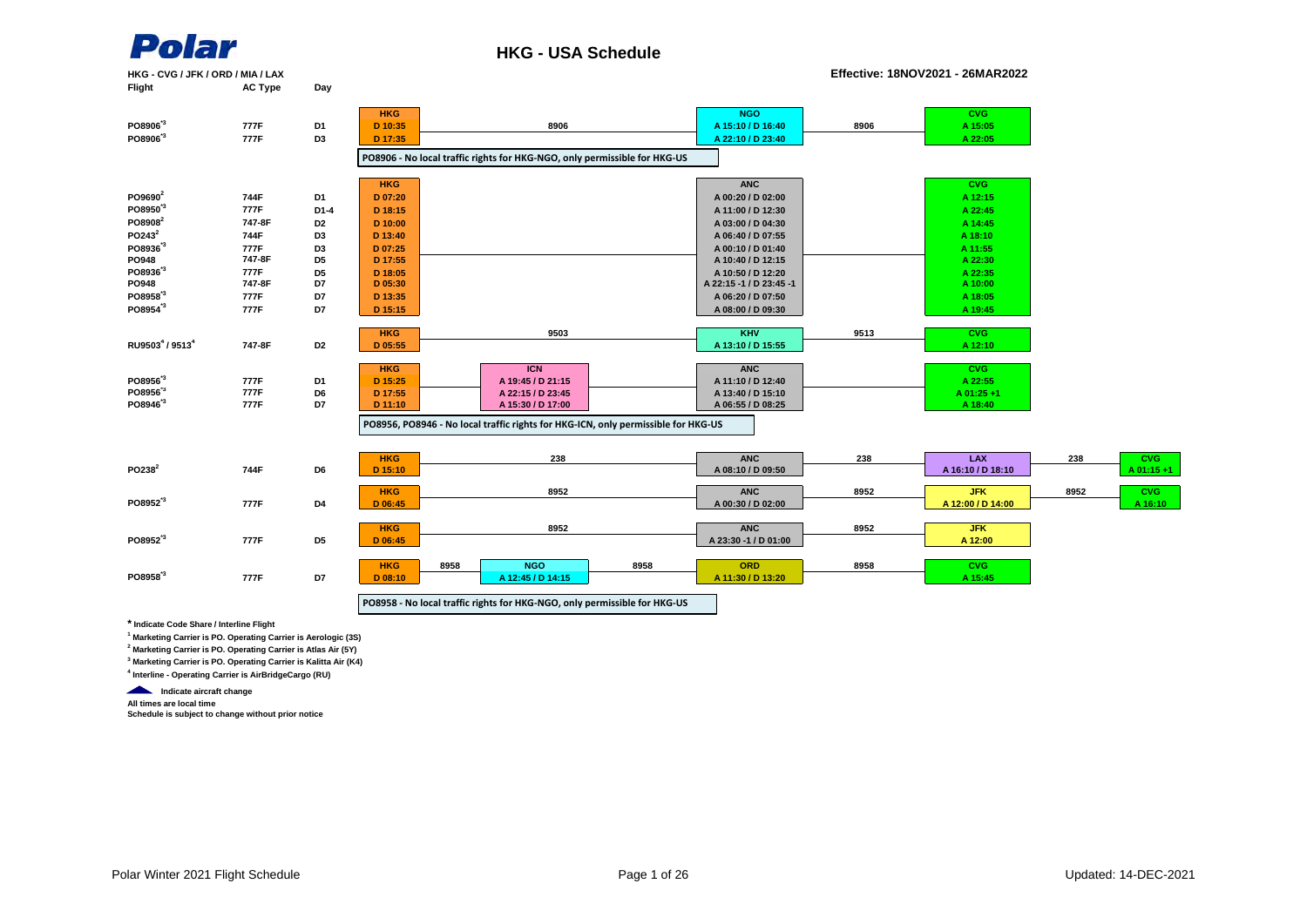| Flight                                                                                      | <b>AC Type</b>               | <b>DAY</b>                                                 |                                                          |            |                                                                                                                                                                                             |      |                                                                                         |             |                                                                                                |      |                                                        |
|---------------------------------------------------------------------------------------------|------------------------------|------------------------------------------------------------|----------------------------------------------------------|------------|---------------------------------------------------------------------------------------------------------------------------------------------------------------------------------------------|------|-----------------------------------------------------------------------------------------|-------------|------------------------------------------------------------------------------------------------|------|--------------------------------------------------------|
| PO8958 <sup>*3</sup><br>PO8960 <sup>13</sup><br>PO8923 <sup>'3</sup><br>PO8958 <sup>3</sup> | 777F<br>777F<br>777F<br>777F | D <sub>1</sub><br>D <sub>2</sub><br>D <sub>3</sub><br>D4-6 | <b>HKG</b><br>D 09:30<br>D 07:00<br>D 09:00<br>$D$ 08:50 |            | <b>NGO</b><br>A 14:05 / D 15:35<br>A 11:35 / D 13:05<br>A 12:45 / D 14:15<br>A 13:25 / D 14:55<br>PO8958, PO8960, PO8923 - No local traffic rights for HKG-NGO, only permissible for HKG-US |      | LAX<br>A 08:45 / D 10:45<br>A 06:15 / D 08:15<br>A 07:25 / D 09:25<br>A 08:05 / D 10:05 |             | <b>MIA</b><br>A 18:30 / D 20:30<br>A 16:00 / D 18:00<br>A 17:20 / D 19:10<br>A 17:50 / D 19:50 |      | <b>CVG</b><br>A 23:05<br>A 20:35<br>A 21:45<br>A 22:25 |
| PO9764 <sup>"2</sup>                                                                        | 777F                         | D <sub>6</sub>                                             | <b>HKG</b><br>$D$ 04:50                                  |            | 9764                                                                                                                                                                                        |      | <b>ANC</b><br>A 21:35 -1 / D 23:05 -1                                                   | 9764        | <b>MIA</b><br>A 11:00 / D 14:10                                                                | 9764 | <b>CVG</b><br>A 16:45                                  |
| $5Y654^2$                                                                                   | 744F                         | D4/D7                                                      | <b>HKG</b><br>D 18:20                                    |            | 654                                                                                                                                                                                         |      | <b>ANC</b><br>A 11:25 / D 12:55                                                         | 654         | ORD<br>A 22:00                                                                                 |      |                                                        |
| PO9096 <sup>2</sup><br><b>PO750</b>                                                         | 777F<br>747-8F               | D <sub>2</sub> -6<br>D7                                    | <b>HKG</b><br>D 01:20<br>D 16:05                         | 9096 / 750 | <b>ICN</b><br>A 06:05 / D 07:30<br>A 20:25 / D 22:20                                                                                                                                        |      | 9096 / 750                                                                              |             | <b>LAX</b><br>A 01:35<br>A 16:25                                                               |      |                                                        |
| PO238                                                                                       | 747-8F                       | $D1-4$                                                     | <b>HKG</b><br>D 16:10                                    | 238        | <b>ICN</b><br>A 20:30 / D 22:00                                                                                                                                                             | 238  | <b>ANC</b><br>A 11:55 / D 13:25                                                         | 238         | <b>LAX</b><br>A 19:45                                                                          |      |                                                        |
| PO968                                                                                       | 747-8F                       | D7                                                         | <b>HKG</b><br>D 06:00                                    |            | 968                                                                                                                                                                                         |      | <b>ANC</b><br>A 22:45 / D 01:00                                                         | 968         | <b>LAX</b><br>A 07:20                                                                          |      |                                                        |
| PO9766 <sup>*2</sup>                                                                        | 777F                         | D7                                                         | <b>HKG</b><br>$D$ 02:00                                  | 9766       | <b>ICN</b><br>A 06:25 / D 08:55                                                                                                                                                             | 9766 | <b>ANC</b><br>A 23:50 -1 / D 01:20                                                      | 9766        | <b>MIA</b><br>A 12:15                                                                          |      |                                                        |
|                                                                                             |                              |                                                            |                                                          |            | PO9766 - No local traffic rights for HKG-ICN, only permissible for HKG-US                                                                                                                   |      |                                                                                         |             |                                                                                                |      |                                                        |
| PO9765 <sup>*2</sup><br>PO9764 <sup>"2</sup>                                                | 777F<br>777F                 | D <sub>1</sub><br>D <sub>2</sub> -5                        | <b>HKG</b><br>D 06:00<br>$D$ 04:50                       |            | 9764 / 9765                                                                                                                                                                                 |      | <b>ANC</b><br>A 22:45 -1 / D 00:15<br>A 21:35 -1 / D 23:05 -1                           | 9764 / 9765 | <b>MIA</b><br>A 12:10<br>A 11:00                                                               |      |                                                        |
| PO8952 <sup>2</sup>                                                                         | 777F                         | D1-3, 6-7                                                  | <b>HKG</b><br>D 06:45                                    |            | 8952                                                                                                                                                                                        |      | <b>ANC</b><br>A 00:30 / D 02:00                                                         | 8952        | <b>JFK</b><br>D 12:00                                                                          |      |                                                        |

**Effective: 18NOV2021 - 26MAR2022**

**\* Indicate Code Share Flight**

**1 Marketing Carrier is PO. Operating Carrier is Aerologic (3S)**

**2 Marketing Carrier is PO. Operating Carrier is Atlas Air (5Y)**

**3 Marketing Carrier is PO. Operating Carrier is Kalitta Air (K4)**

**4 Marketing Carrier is PO. Operating Carrier is Atlas Air (5Y)** 

**Indicate aircraft change** 

**All times are local time Schedule is subject to change without prior notice**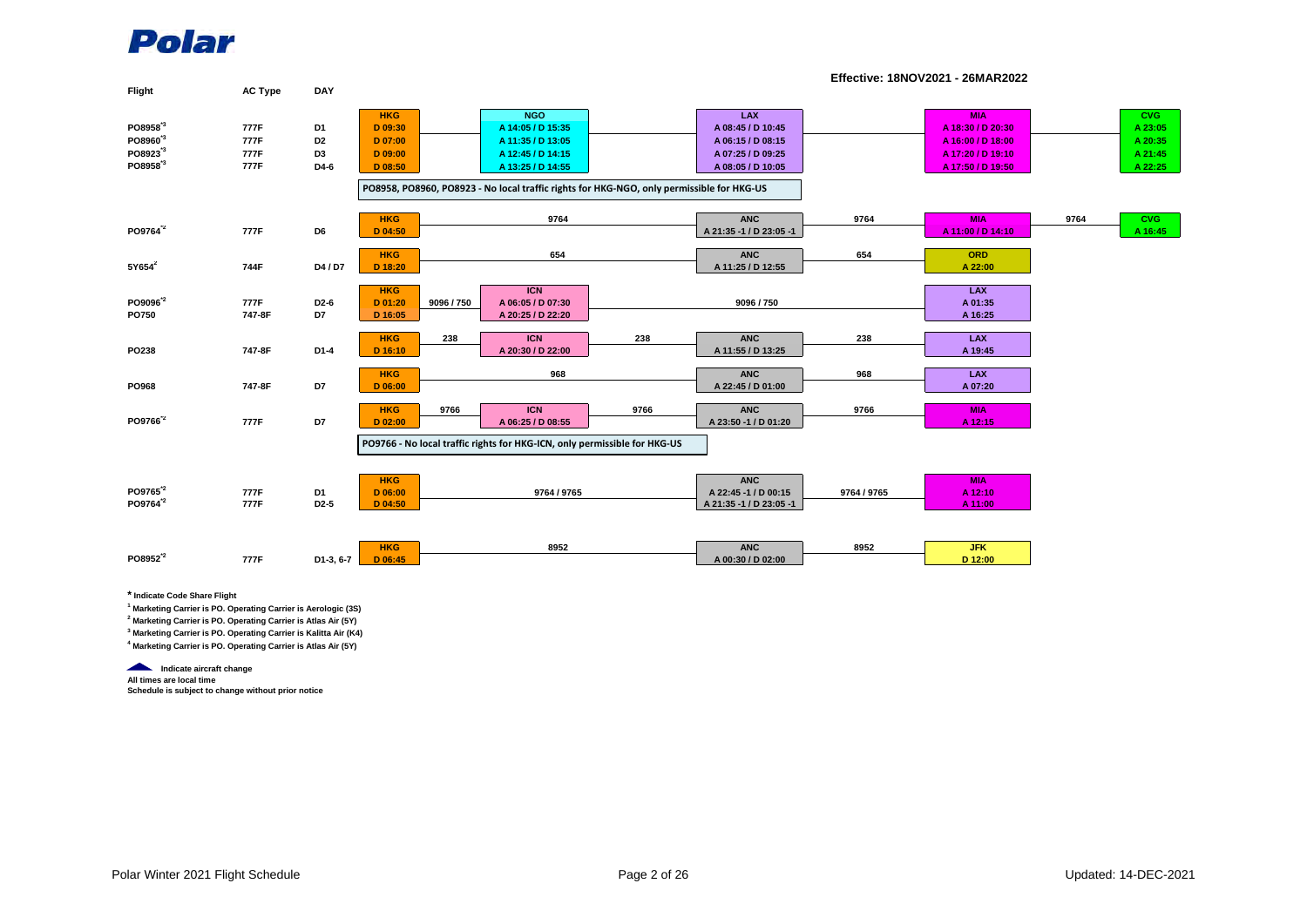

**HKG - EU/IN/ME Schedule**



**All above are Interline Flights**

**1 Operating Carrier is Aerologic (3S) 2 Operating Carrier is DHL International (ES)**

**3 Operating Carrier is AirBridgeCargo (RU)**

**All times are local time Schedules are subject to change without notice**

**3S: B777-200F; 9S: B777-200F; RU: B747-800F; ES: B767-200F;**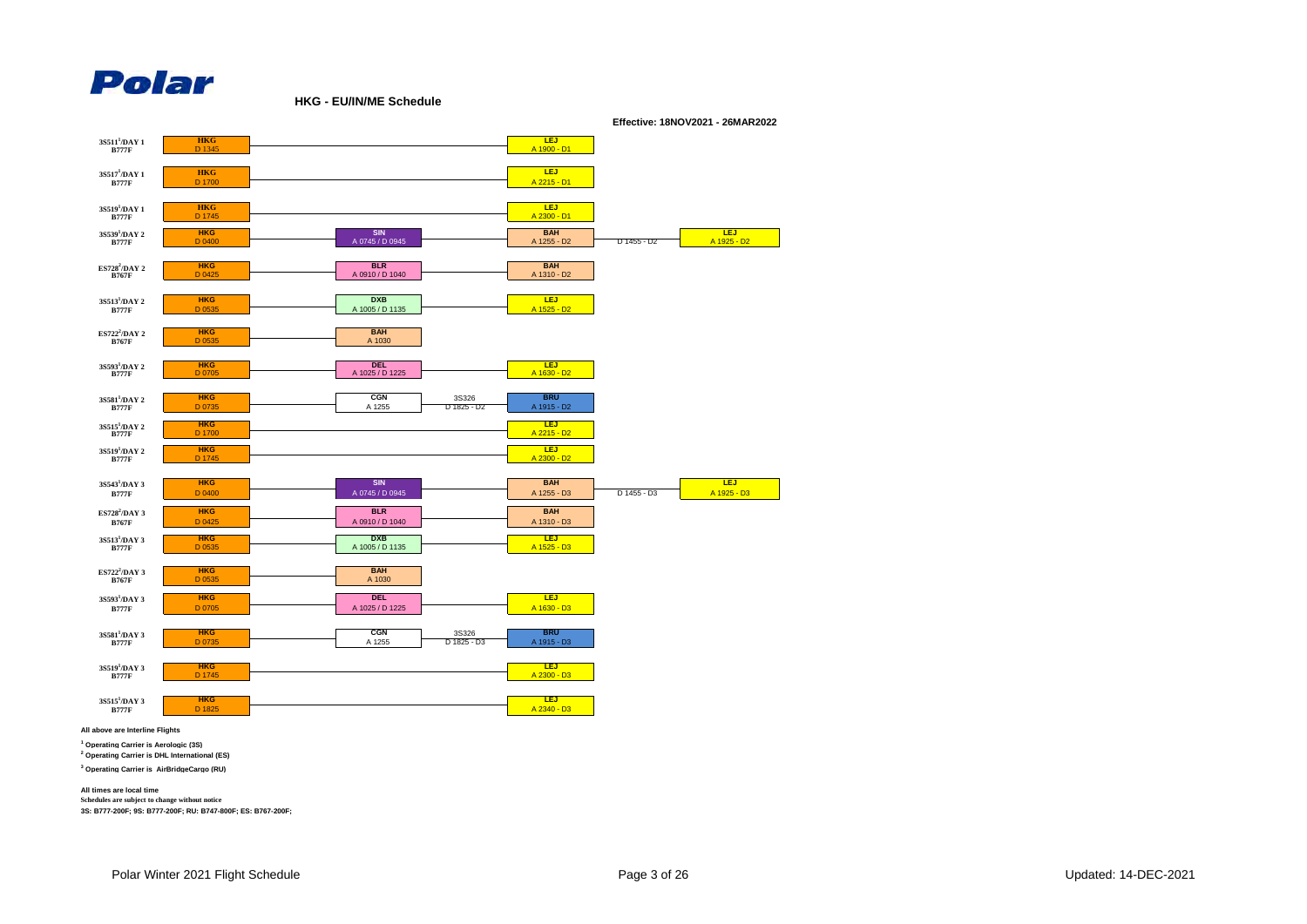

**HKG - EU/IN/ME Schedule**

**Effective: 18NOV2021 - 26MAR2022**



**All above are Interline Flights**

**1 Operating Carrier is Aerologic (3S)**

**2 Operating Carrier is DHL International (ES)**

**3 Operating Carrier is AirBridgeCargo (RU)**

**All times are local time**

**Schedules are subject to change without notice**

**3S: B777-200F; 9S: B777-200F; RU: B747-800F; ES: B767-200F;**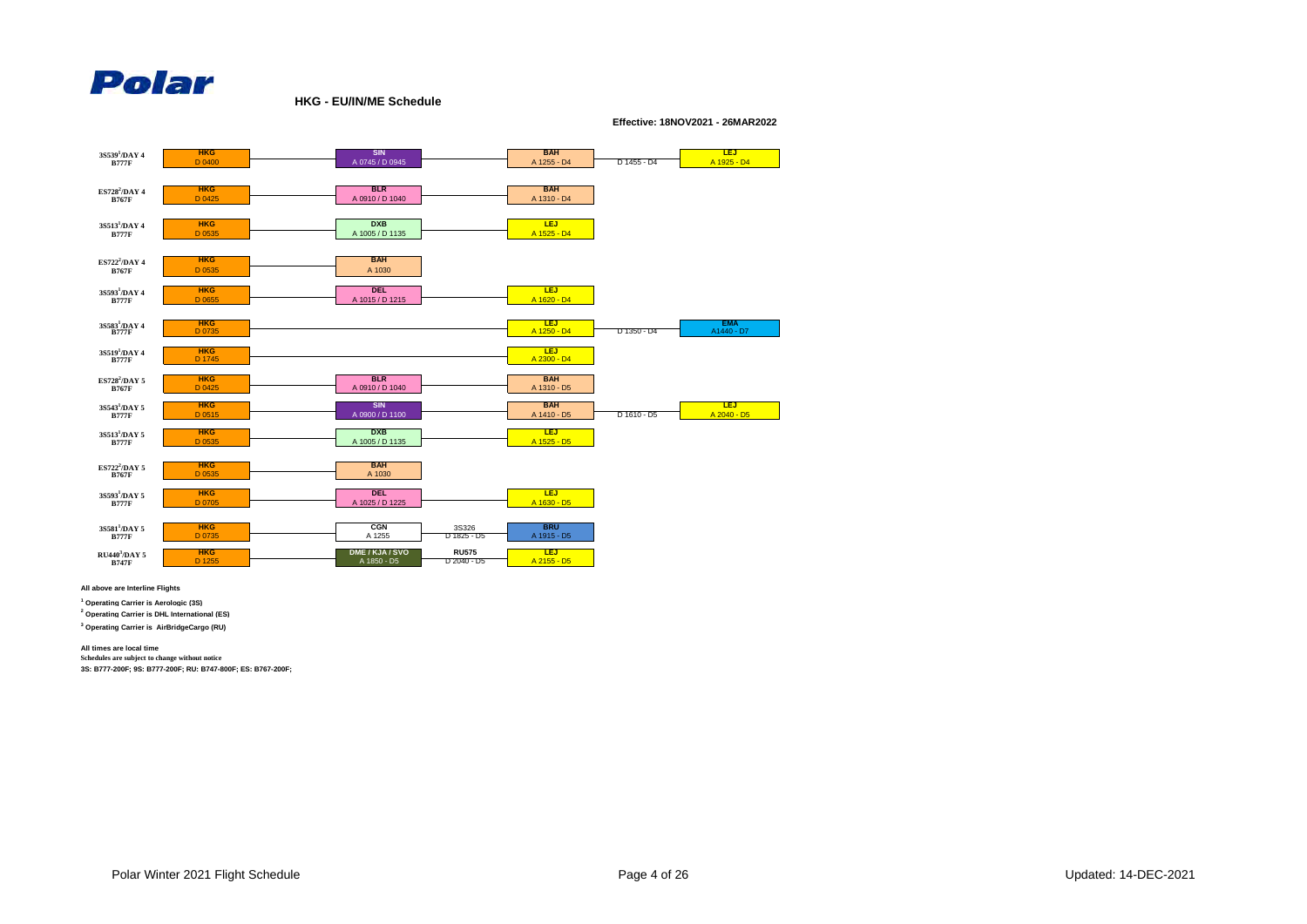

**HKG - EU/IN/ME Schedule**



**Effective: 18NOV2021 - 26MAR2022**

**All above indicate Interline / Code share Flight**

**1 Operating Carrier is Aerologic (3S)**

**2 Operating Carrier is DHL International (ES)**

**3 Operating Carrier is AirBridgeCargo (RU)**

**4 Marketing Carrier is PO. Operating Carrier is Atlas Air (5Y)**

**All times are local time**

**Schedules are subject to change without notice**

**3S: B777-200F; 9S: B777-200F; RU: B747-800F; ES: B767-200F;**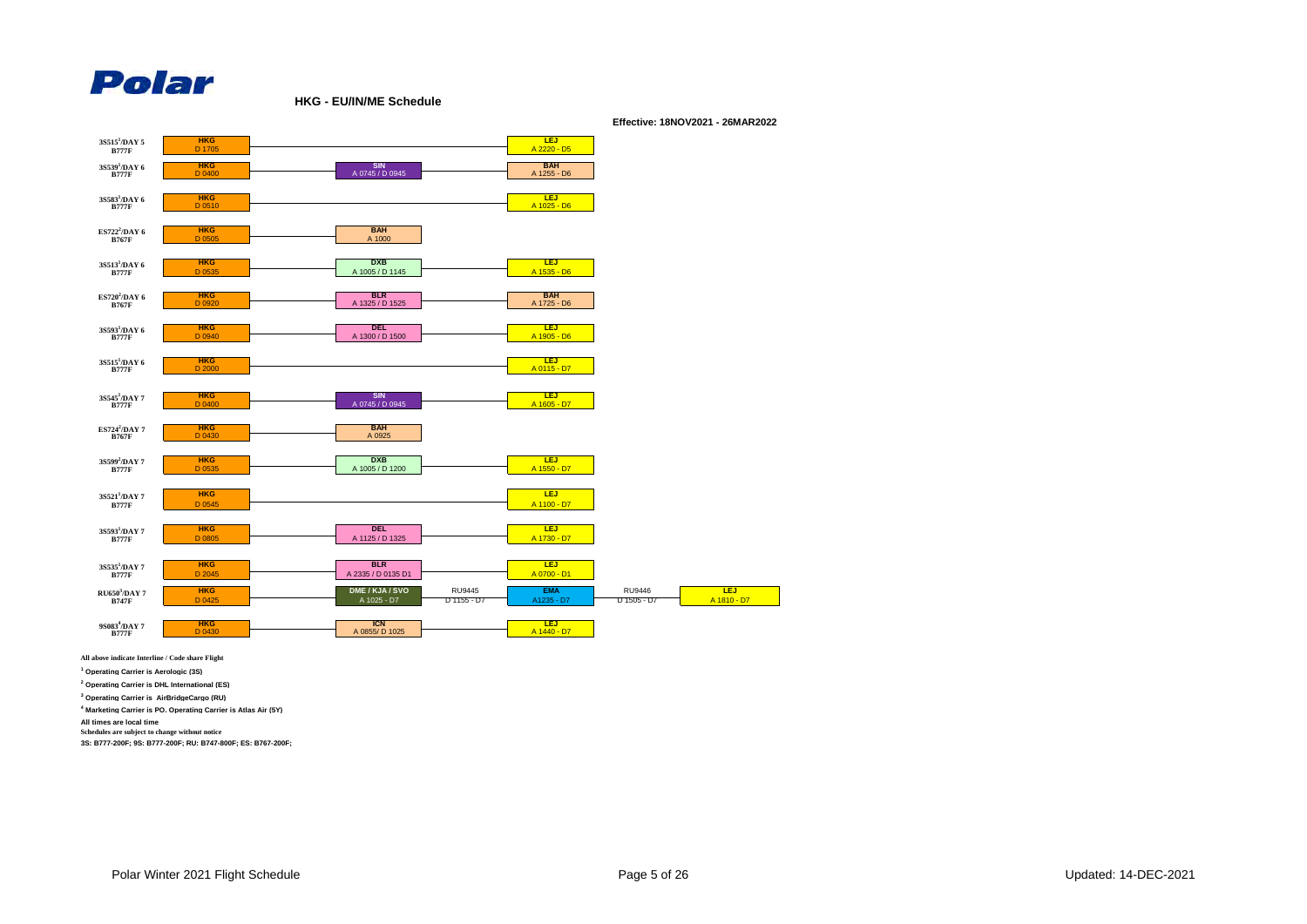

**ICN - USA Schedule**

| ICN - CVG / MIA / ORD / LAX                                                                                                                                              |                              |                                                |                                                        |            |                                                                                                               |                                                                                                      |                                                                           | Effective: 18NOV2021 - 26MAR2022 |                                                          |
|--------------------------------------------------------------------------------------------------------------------------------------------------------------------------|------------------------------|------------------------------------------------|--------------------------------------------------------|------------|---------------------------------------------------------------------------------------------------------------|------------------------------------------------------------------------------------------------------|---------------------------------------------------------------------------|----------------------------------|----------------------------------------------------------|
| Flight                                                                                                                                                                   | <b>AC Type</b>               | Day                                            |                                                        |            |                                                                                                               |                                                                                                      |                                                                           |                                  |                                                          |
| PO238 / 998<br>PO974                                                                                                                                                     | 747-8F<br>744F               | $D1-4$<br>D7                                   | <b>ICN</b><br>D 22:00<br>D 03:40                       |            | 238 / 974                                                                                                     |                                                                                                      | <b>ANC</b><br>A 11:55 / D 13:50<br>A 17:35 -1 / D 19:50 -1                | 998 / 974                        | <b>CVG</b><br>A 00:05+1<br>A 06:05                       |
| PO214<br>PO214                                                                                                                                                           | 747-8F<br>747-8F             | $D1-4$<br>D6                                   | <b>ICN</b><br>D 22:25<br>D 00:05                       | 214        | <b>NGO</b><br>A 00:15 +1 / D 02:15 +1<br>A 01:55 +1 / D 03:50 +1                                              |                                                                                                      | 214                                                                       |                                  | <b>CVG</b><br>$A$ 00:30+1<br>A 02:05+1                   |
| PO9697 / 998<br>PO997 / 998<br>PO997 / 987                                                                                                                               | 747-8F<br>747-8F<br>747-8F   | D1<br>$D2-4$<br>D6                             | <b>ICN</b><br>D 16:50<br>D 15:05<br>D 05:00            | 9697 / 997 | <b>PVG</b><br>A 18:05 / D 20:45<br>A 16:20 / D 20:45<br>A 06:15 / D 08:45                                     | 997 / 998 / 987                                                                                      | <b>ANC</b><br>A 12:20 / D 13:50<br>A 12:20 / D 13:50<br>A 00:20 / D 01:50 | 997 / 998 / 987                  | <b>CVG</b><br>A 00:05+1<br>A 00:05+1<br>A 12:05          |
| PO9947 <sup>"2</sup> /9764 <sup>"2</sup><br>PO9098 <sup>2</sup> /9764 <sup>2</sup><br>PO9768 <sup>2</sup> /9764 <sup>2</sup><br>PO9768 <sup>"2</sup> /9764 <sup>"2</sup> | 777F<br>777F<br>777F<br>777F | D1<br>D <sub>2</sub><br>D <sub>2</sub><br>D3-5 | <b>ICN</b><br>D 20:55<br>D 00:05<br>D 23:50<br>D 22:55 |            | <b>HKG</b><br>A 23:40 / D 04:50 +1<br>A 02:50 / D 04:50<br>A 02:50 +1 / D 04:50 +1<br>A 01:55 +1 / D 04:50 +1 | <b>ANC</b><br>A 21:35 / D 23:05<br>A 21:35 -1 / D 23:05 -1<br>A 21:35 / D 23:05<br>A 21:35 / D 23:05 |                                                                           |                                  | <b>MIA</b><br>A 11:00+1<br>A 11:00<br>A 11:00<br>A 11:00 |
| PO238                                                                                                                                                                    | 747-8F                       | $D1-4$                                         | <b>ICN</b><br>D 22:00                                  |            | 238                                                                                                           |                                                                                                      | <b>ANC</b><br>A 11:55 / D 13:25                                           | 238                              | <b>LAX</b><br>A 19:45                                    |
| PO717 <sup>2</sup> / 718 <sup>2</sup><br>PO717 <sup>2</sup> / 718 <sup>2</sup>                                                                                           | 744F<br>744F                 | D3,5<br>D7                                     | <b>ICN</b><br>D 00:10<br>D 00:10                       | 717        | <b>PVG</b><br>A 01:25 / D 04:40<br>A 01:25 / D 04:55                                                          | 718                                                                                                  | <b>ANC</b><br>A 20:10 -1 / D 21:40 -1<br>A 20:25 -1 / D 21:55 -1          | 718                              | <b>LAX</b><br>A 04:00<br>A 04:15                         |
| PO750                                                                                                                                                                    | 747-8F                       | D7                                             | <b>ICN</b><br>D 22:20                                  |            |                                                                                                               | 750                                                                                                  |                                                                           |                                  | <b>LAX</b><br>A 16:25                                    |
| PO9096*2                                                                                                                                                                 | 777F                         | D <sub>2</sub> -6                              | <b>ICN</b><br>D 07:30                                  |            |                                                                                                               | 9096                                                                                                 |                                                                           |                                  | <b>LAX</b><br>A 01:35                                    |
| $5Y654^2$                                                                                                                                                                | 744F                         | D4 / D7                                        | <b>ICN</b><br>D 13:35                                  | 654        | <b>HKG</b><br>A 16:20 / D 18:20                                                                               | 654                                                                                                  | <b>ANC</b><br>A 11:25 / D 12:55                                           | 654                              | <b>ORD</b><br>A 22:00                                    |
| PO9766*2                                                                                                                                                                 | 777F                         | D7                                             | <b>ICN</b><br>D 02:55                                  | 9766       | <b>ANC</b><br>A 22:50 / D 00:20                                                                               |                                                                                                      | 9766                                                                      |                                  | <b>MIA</b><br>A 12:15                                    |

**\* Indicate Code Share Flight**

**1 Marketing Carrier is PO. Operating Carrier is Aerologic (3S)**

**2 Marketing Carrier is PO. Operating Carrier is Atlas Air (5Y) 3 Marketing Carrier is PO. Operating Carrier is Kalitta Air (K4)**

*Indicate aircraft change* 

**All times are local time**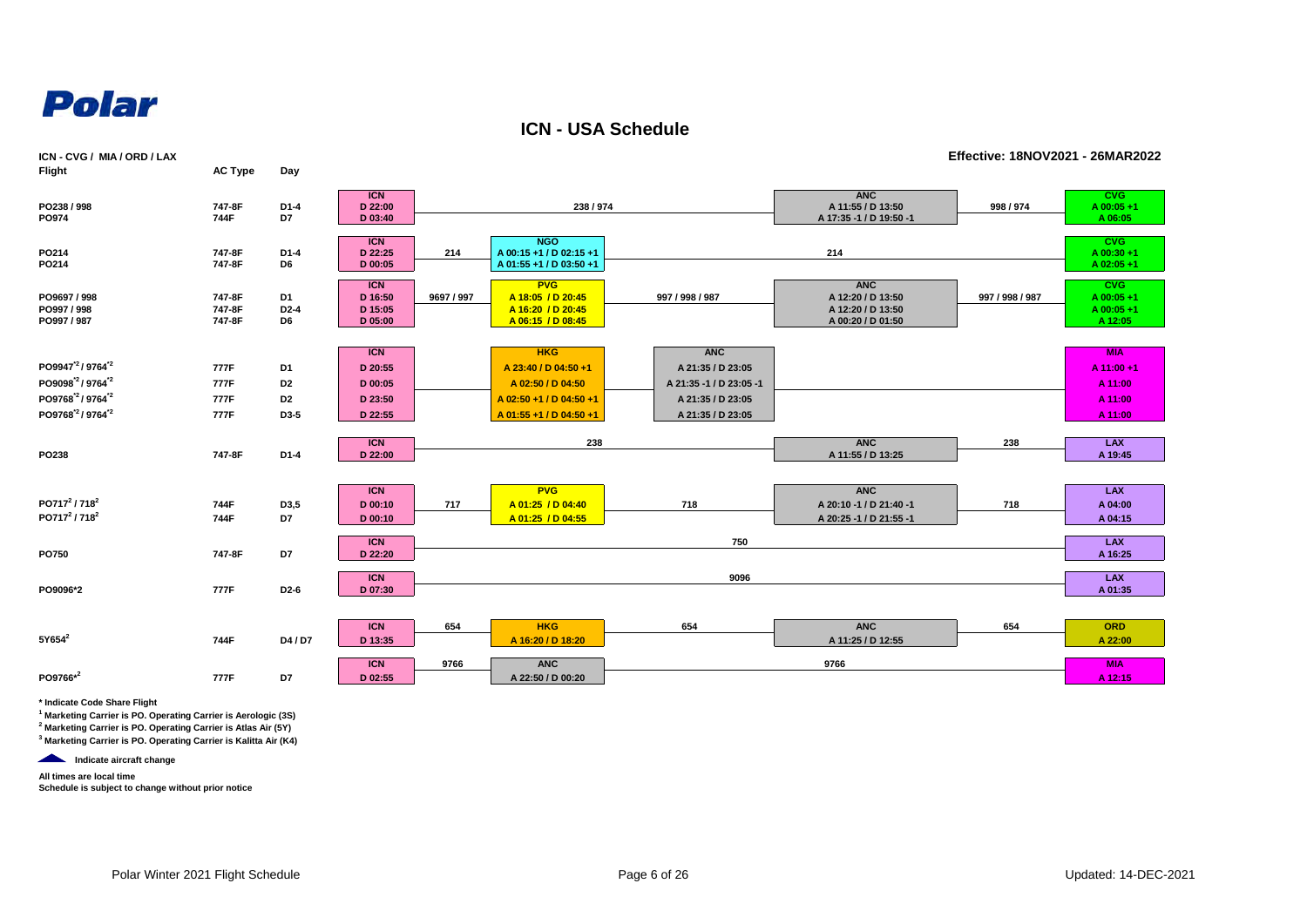

#### **NRT / NGO - USA Schedule**

**Effective: 18NOV2021 - 26MAR2022**

| NGO / NRT - CVG / MIA<br>Flight             | <b>AC Type</b>                 | Day                                 |                                    |      |                                                            |      |                                                                  |     |                                 |     |                                           |  |
|---------------------------------------------|--------------------------------|-------------------------------------|------------------------------------|------|------------------------------------------------------------|------|------------------------------------------------------------------|-----|---------------------------------|-----|-------------------------------------------|--|
|                                             |                                |                                     |                                    |      | No local NRT-HKG traffic is permitted on PO flights        |      |                                                                  |     |                                 |     |                                           |  |
| PO214<br>PO214                              | 747-8F<br>747-8F               | D <sub>2</sub> -5<br>D <sub>6</sub> | <b>NGO</b><br>D 02:15<br>D 03:50   |      |                                                            |      | 214                                                              |     |                                 |     | <b>CVG</b><br>A 00:30<br>A 02:05          |  |
| PO212                                       | 744F                           | D <sub>2</sub> ,4                   | <b>NRT</b><br>D 10:55              |      | 212                                                        |      | <b>LAX</b><br>A 03:45 / D 05:45                                  |     | 212                             |     | <b>CVG</b><br>A 12:50                     |  |
| PO9752 <sup>*2</sup><br>PO9385*2            | 777F<br>777F                   | D <sub>2</sub> -5<br>D7             | <b>NRT</b><br>D 09:35<br>D 09:35   |      |                                                            |      | 9752 / 9385                                                      |     |                                 |     | <b>CVG</b><br>A 08:05<br>A 08:05          |  |
| PO211 / 214<br>PO211 / 214                  | 744F / 747-8F<br>744F / 747-8F | $D1-4$<br>D <sub>5</sub>            | <b>NRT</b><br>D 22:00<br>D 22:00   | 211  | <b>NGO</b><br>A 23:15 / D 02:15 +1<br>A 23:15 / D 03:50 +1 |      |                                                                  | 214 |                                 |     | <b>CVG</b><br>$A$ 00:30 +1<br>A 02:05+1   |  |
| PO213 / 214<br>PO213 / 214                  | 747-8F<br>747-8F               | D1<br>D3-5                          | <b>NRT</b><br>D 18:00<br>$D$ 10:10 | 213  | <b>ICN</b><br>A 20:35 / D 22:25<br>A 12:45 / D 22:25       | 214  | <b>NGO</b><br>A 00:15 +1 / D 02:15 +1<br>A 00:15 +1 / D 02:15 +1 |     | 214                             |     | <b>CVG</b><br>$A$ 00:30 +1<br>$A$ 00:30+1 |  |
| PO213 / 228                                 | 747-8F                         | D <sub>6</sub>                      | <b>NRT</b><br>D 22:05              | 213  | <b>PVG</b><br>A 00:35 +1 / D 05:45 +1                      | 228  | <b>ANC</b><br>A 21:45 / D 00:15 +1                               |     | 228                             |     | <b>CVG</b><br>A 10:30 +1                  |  |
| PO215 / 974                                 | 744F                           | D6                                  | <b>NRT</b><br>D 16:50              | 215  | <b>TPE</b><br>A 20:00 / D 22:10                            | 974  | <b>ICN</b><br>A 01:25 +1 / D 03:40 +1                            | 974 | <b>ANC</b><br>A 17:35 / D 19:50 | 974 | <b>CVG</b><br>$A$ 06:05+1                 |  |
| PO991 / PO992                               | 744F                           | D6                                  | <b>NRT</b><br>D 21:45              | 991  | <b>PVG</b><br>A 00:15 +1 / D 02:45 +1                      | 992  | <b>ANC</b><br>A 18:20 / D 20:05 +1                               |     | 992                             |     | <b>JFK</b><br>A 07:05 +1                  |  |
| PO9387 <sup>'2</sup> / PO9765 <sup>'2</sup> | 777F                           | D7                                  | <b>NRT</b><br>D 23:15              | 9387 | <b>HKG</b><br>A 03:30 +1 / D 06:00 +1                      | 9765 | <b>ANC</b><br>A 23:45 / D 00:15 +1                               |     | 9765                            |     | <b>MIA</b><br>A 12:10+1                   |  |

**\* Indicate Code Share Flight**

**1 Marketing Carrier is PO. Operating Carrier is Aerologic (3S)**

**2 Marketing Carrier is PO. Operating Carrier is Atlas Air (5Y)**

**3 Marketing Carrier is PO. Operating Carrier is Kalitta Air (K4)**

**Indicate aircraft change** 

**All times are local time**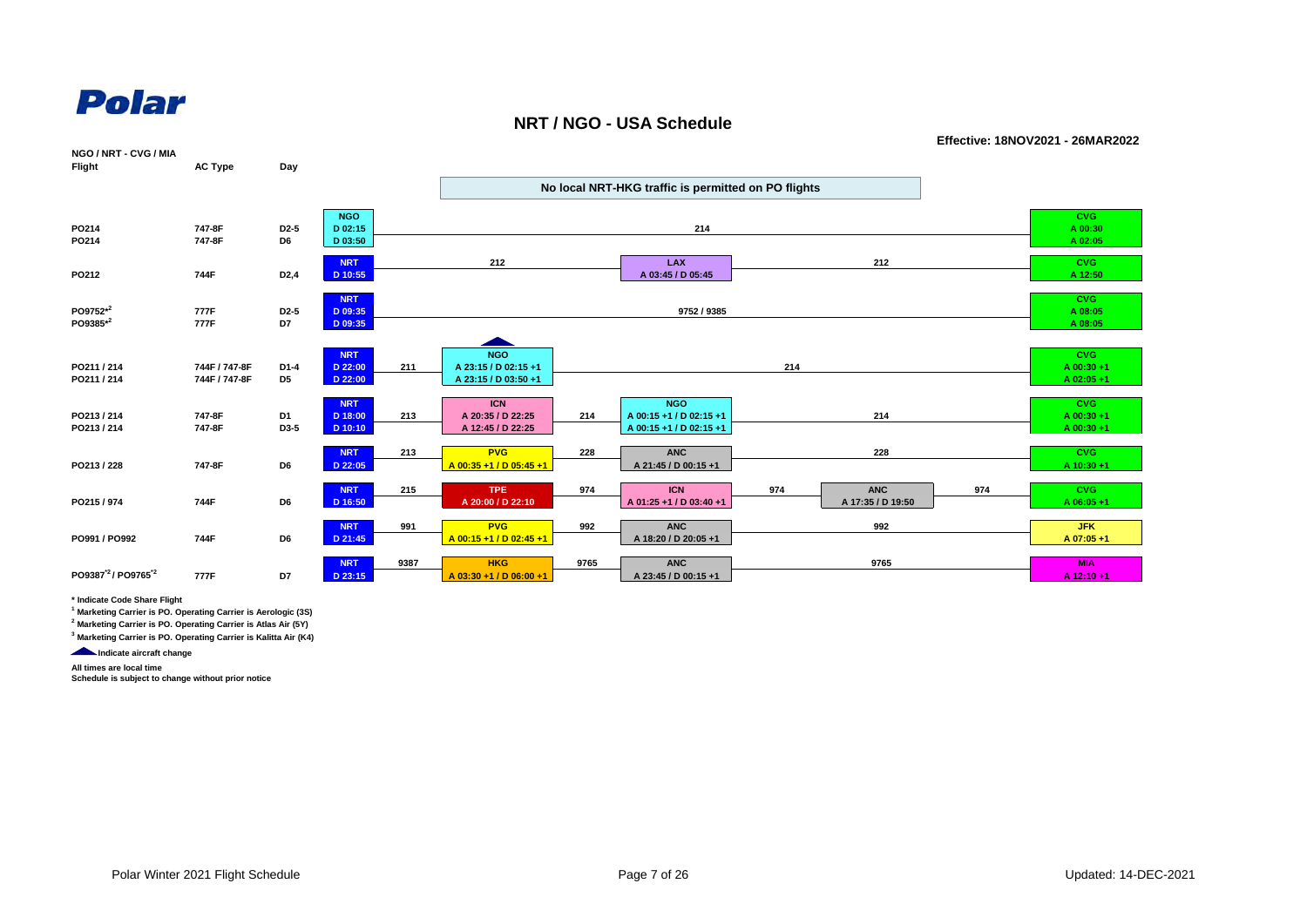#### **Effective: 18NOV2021 - 26MAR2022**



**\* Indicate Code Share Flight**

**1 Marketing Carrier is PO. Operating Carrier is Aerologic (3S)**

**2 Marketing Carrier is PO. Operating Carrier is Atlas Air (5Y)**

**3 Marketing Carrier is PO. Operating Carrier is Kalitta Air (K4)**

**Indicate aircraft change** 

**All times are local time Schedule is subject to change without prior notice**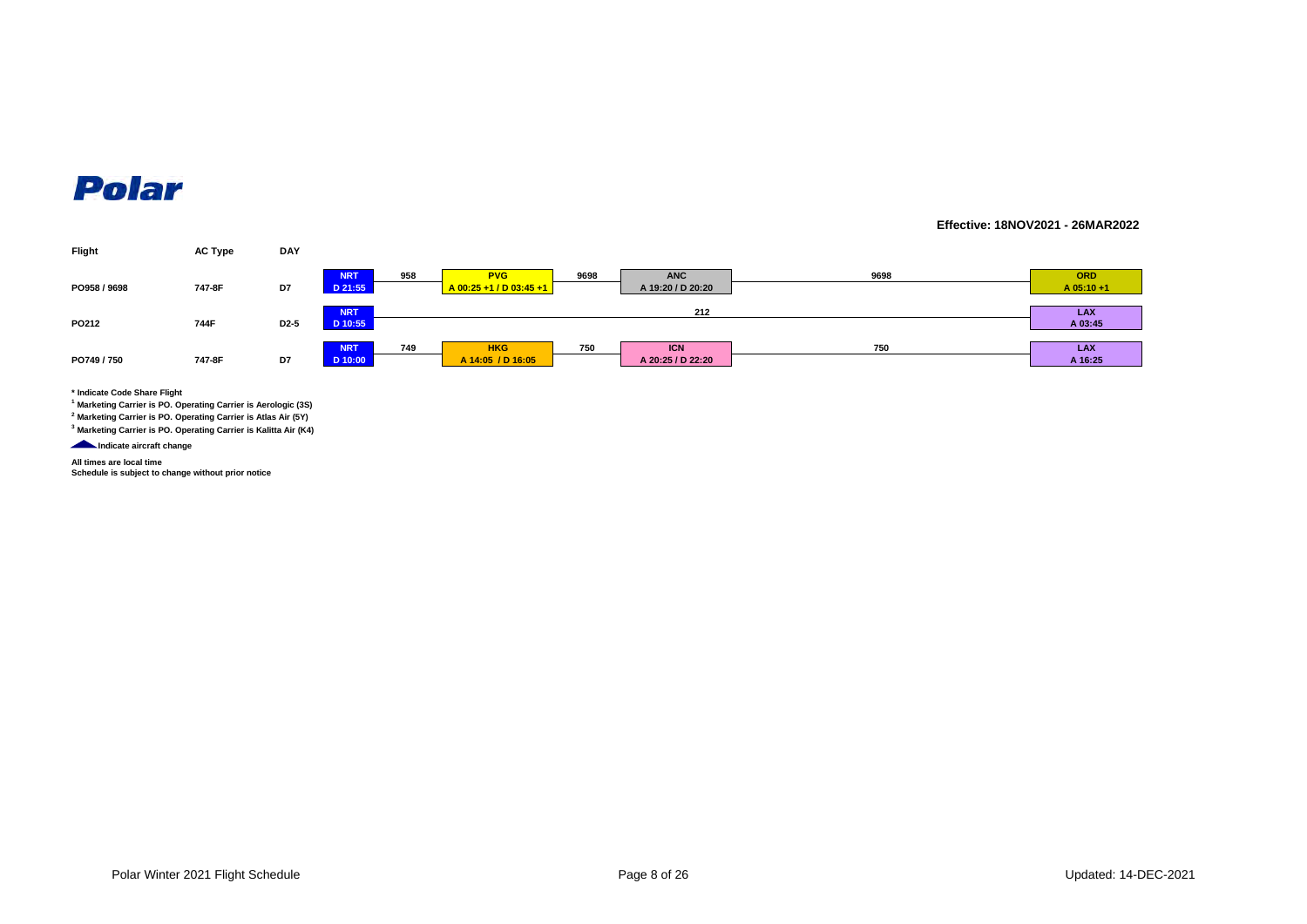

**PVG - USA Schedule**

**Effective: 18NOV2021 - 26MAR2022**

| <b>PVG - CVG</b>      |                |                   |            |     |                      |                 |                         |     |                         |                 |              |
|-----------------------|----------------|-------------------|------------|-----|----------------------|-----------------|-------------------------|-----|-------------------------|-----------------|--------------|
| Flight                | <b>AC Type</b> | Day               |            |     |                      |                 |                         |     |                         |                 |              |
|                       |                |                   | <b>PVG</b> |     |                      |                 |                         |     | <b>ANC</b>              |                 | <b>CVG</b>   |
| PO998                 | 747-8F         | D1-4              | D 20:45    |     |                      | 998 / 987 / 228 |                         |     | A 12:20 / D 13:50       | 998 / 987 / 228 | A 00:05+1    |
| PO987                 | 747-8F         | D6                | $D$ 08:45  |     |                      |                 | A 00:20 / D 01:50       |     | A 12:05                 |                 |              |
| PO228                 | 747-8F         | D7                | D 05:45    |     |                      |                 | A 22:45 -1 / D 00:15    |     | A 10:30                 |                 |              |
|                       |                |                   |            |     |                      |                 |                         |     |                         |                 |              |
|                       |                |                   |            |     |                      |                 |                         |     |                         |                 |              |
|                       |                |                   | <b>PVG</b> |     | <b>NRT</b>           |                 | <b>NGO</b>              |     |                         |                 | <b>CVG</b>   |
| PO212 / 211 / 214     | 744F / 747-8F  | D <sub>2</sub> -4 | $D$ 05:10  | 212 | A 06:55 / D 22:00    | 211             | A 23:15 / D 02:15 +1    |     | 214                     |                 | $A$ 00:30+1  |
| PO212 / 211 / 214     | 744F / 747-8F  | D <sub>5</sub>    | $D$ 05:10  |     | A 06:55 / D 22:00    |                 | A 23:15 / D 03:50 +1    |     |                         |                 | A 02:05+1    |
|                       |                |                   |            |     |                      |                 |                         |     |                         |                 |              |
|                       |                |                   |            |     |                      |                 |                         |     |                         |                 |              |
|                       |                |                   | <b>PVG</b> |     | <b>NRT</b>           |                 |                         |     |                         |                 | <b>CVG</b>   |
| PO212 / PO9752*2      | 744F / 777F    | D <sub>2</sub> -5 | $D$ 05:10  |     | A 06:55 / D 09:35    |                 |                         |     |                         |                 | A 08:05      |
| PO212 / PO9385*2      | 744F / 777F    | D6                | $D$ 05:10  | 212 | A 06:55 / D 09:35 +1 |                 |                         |     | 9752 / 9385             |                 | A 08:05+1    |
| PO232 / PO9752*2      | 767F / 777F    | D7                | $D$ 05:50  |     | A 09:45 / D 09:35 +2 |                 |                         |     |                         |                 | $A$ 08:05 +2 |
|                       |                |                   |            |     |                      |                 |                         |     |                         |                 |              |
|                       | 744F           |                   | <b>PVG</b> | 212 | <b>NRT</b>           |                 | 212                     |     | <b>LAX</b>              | 212             | <b>CVG</b>   |
| PO212                 |                | D <sub>2</sub> ,4 | $D$ 05:10  |     | A 06:55 / D 10:55    |                 |                         |     | A 03:45 / D 05:45       |                 | A 12:50      |
|                       |                |                   | <b>PVG</b> |     | 992                  |                 | <b>ANC</b>              | 992 | <b>JFK</b>              | 992             | <b>CVG</b>   |
| PO992                 | 744F           | D7                | $D$ 02:45  |     |                      |                 | A 18:20 -1 / D 20:05 -1 |     | A 08:05 / D 10:35       |                 | A 12:45      |
|                       |                |                   |            |     |                      |                 |                         |     |                         |                 |              |
|                       |                |                   | <b>PVG</b> |     |                      | 9505            |                         |     | <b>KHV</b>              | 9515            | <b>CVG</b>   |
| RU95054 / RU95154     | 747-8F         | D4                | $D$ 05:10  |     |                      |                 |                         |     | A 21:30 / D 00:00 +1    |                 | A 20:15      |
|                       |                |                   |            |     |                      |                 |                         |     |                         |                 |              |
|                       |                |                   |            |     |                      |                 |                         |     |                         |                 |              |
| PVG - LAX / ORD / JFK |                |                   |            |     |                      |                 |                         |     |                         |                 |              |
|                       |                |                   | <b>PVG</b> | 212 | <b>NRT</b>           |                 |                         |     | 212                     |                 | <b>LAX</b>   |
| PO212                 | 744F           | D <sub>2</sub> -5 | $D$ 05:10  |     | A 06:55 / D 10:55    |                 |                         |     |                         |                 | A 03:45      |
|                       |                |                   |            |     |                      |                 |                         |     |                         |                 |              |
| PO718 <sup>2</sup>    |                |                   | <b>PVG</b> |     |                      | 718             |                         |     | <b>ANC</b>              | 718             | <b>LAX</b>   |
|                       | 744F           | D3,5,7            | $D$ 04:40  |     |                      |                 |                         |     | A 20:10 -1 / D 21:40 -1 |                 | A 04:00      |
|                       |                |                   | <b>PVG</b> |     |                      | 9698            |                         |     | <b>ANC</b>              | 9698            | ORD          |
| PO9698                | 747-8F         | D <sub>1</sub>    | $D$ 03:45  |     |                      |                 |                         |     | A 19:20 -1 / D 20:20 -1 |                 | D 05:10      |
|                       |                |                   |            |     |                      |                 |                         |     |                         |                 |              |
|                       |                |                   | <b>PVG</b> |     |                      | 992             |                         |     | <b>ANC</b>              | 992             | <b>JFK</b>   |
| PO992                 | 744F           | D7                | $D$ 02:45  |     |                      |                 |                         |     | A 18:20 -1 / D 20:05 -1 |                 | A 07:05      |
|                       |                |                   |            |     |                      |                 |                         |     |                         |                 |              |

**\* Indicate Code Share / Interline Flight**

**1 Marketing Carrier is PO. Operating Carrier is Aerologic (3S)**

**2 Marketing Carrier is PO. Operating Carrier is Atlas Air (5Y)**

**3 Marketing Carrier is PO. Operating Carrier is Kalitta Air (K4) 4 Interline - Operating Carrier is AirBridgeCargo (RU)**

**Indicate aircraft change** 

**All times are local time**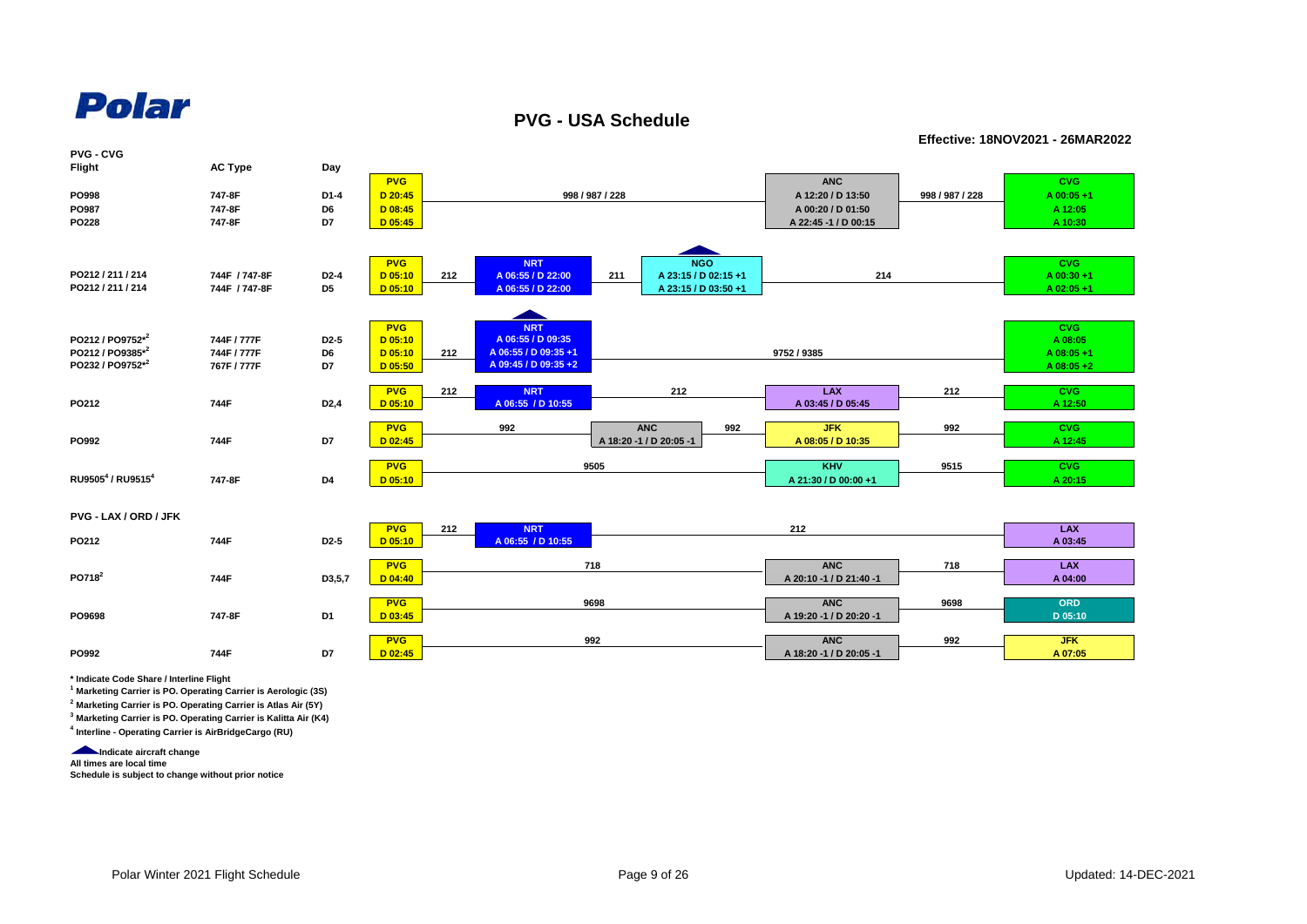

### **PVG - Europe Schedule**

#### **Effective: 18NOV2021 - 26MAR2022**



**All above are Interline Flight**

**1 Interline - Operating Carrier is Aerologic (3S)**

**4 Interline - Operating Carrier is AirBridgeCargo (RU)**

**All times are local time**

**Schedules are subject to change without notice**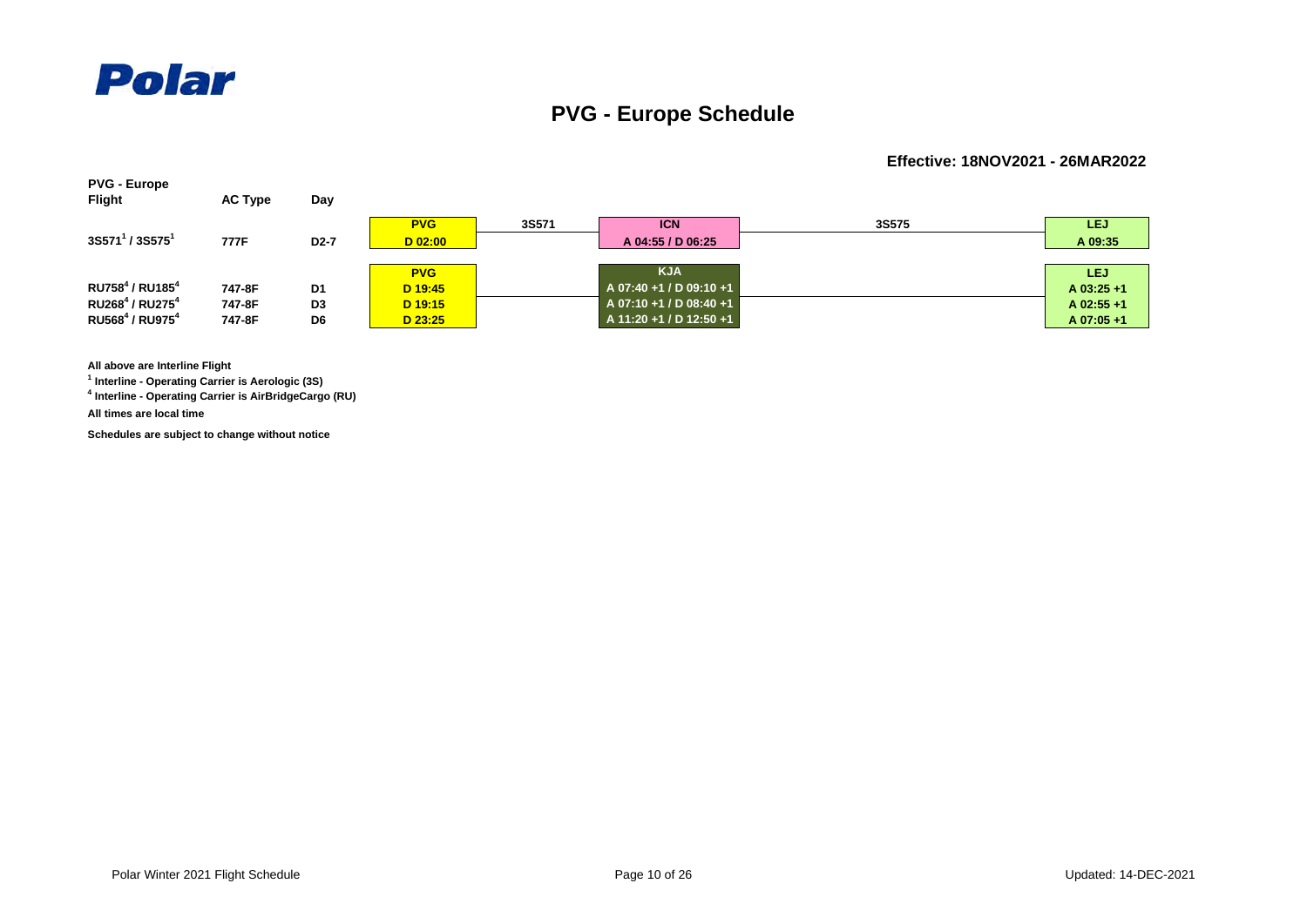

**SZX - USA Schedule**

**SZX - CVG Flight AC Type Day PO9752\*2 777F D2-5 PO9964\*2 777F D6 PO9935\*2 777F D7 9386 PO9386\*2 777F D2-5 9386 SZX ANC PO9386\*2 777F D6 9640 PO9640\*2 777F D7 D 04:30 A 09:55 / D 11:30 A 10:55 CVG A 14:10 9386 LAX 9386 A 05:05 / D 07:05 D 05:00 A 21:45 -1 / D 01:05 A 11:20 ANC 9640 CVG CVG LAX D 04:30 A 21:15 / D 22:45 A 09:00 / D 11:50 A 13:20 9386 9386 SZX | CVG** | NRT | NRT | CVG | CVG **D 02:30 A 07:45 / D 09:30 A 08:55 D 02:30 A 07:45 / D 09:30 A 08:55 SZX D 04:30 ANC A 21:15 -1 / D 22:45 -1 SZX**

**SZX trucking to HKG for USA flight connection available. Please refer to HKG-USA Freighter Schedule**

**\* Indicate Code Share / Interline Flight**

**1 Marketing Carrier is PO. Operating Carrier is Aerologic (3S)**

**2 Marketing Carrier is PO. Operating Carrier is Atlas Air (5Y)**

**3 Marketing Carrier is PO. Operating Carrier is Kalitta Air (K4)**

**4 Interline - Operating Carrier is AirBridgeCargo (RU)**

**All times are local time**

**Schedule is subject to change without prior notice**

**Effective: 18NOV2021 - 26MAR2022**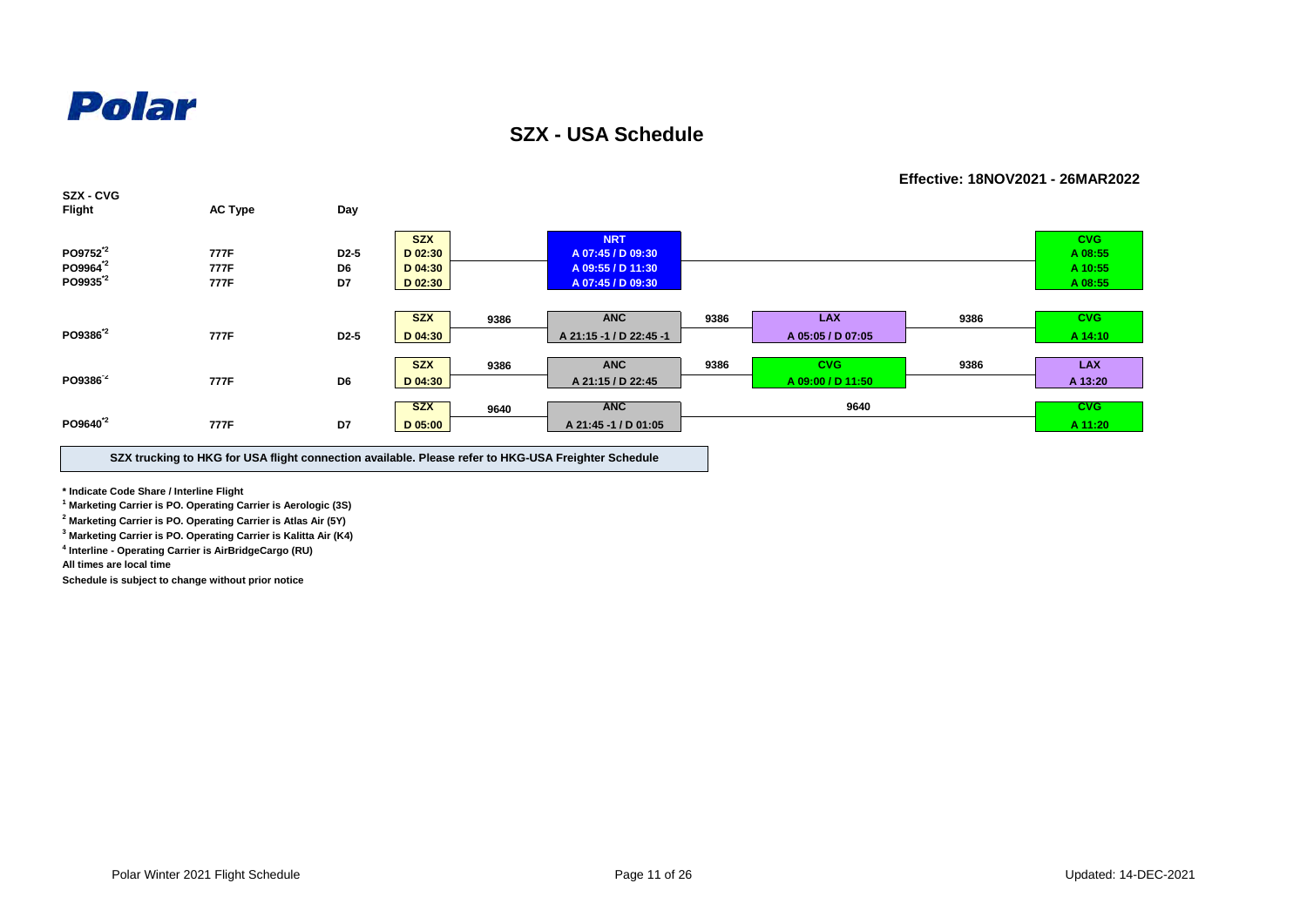

**SZX - Europe**

### **SZX - Europe Schedule**

#### **Effective: 18NOV2021 - 26MAR2022**

| <b>Flight</b>                         | <b>AC Type</b> | Day            |            |                         |         |
|---------------------------------------|----------------|----------------|------------|-------------------------|---------|
|                                       |                |                | <b>SZX</b> | <b>KJA</b>              | LEJ.    |
| RU130 <sup>4</sup> / 193 <sup>4</sup> | 747-8F         | D <sub>2</sub> | D 06:25    | A 18:45 / D 20:15       | A 14:30 |
| RU230 <sup>4</sup> / 893 <sup>4</sup> | 747-8F         | D <sub>3</sub> | D 12:45    | $01:05 + 1 / D 03:05 +$ | A 21:20 |
| RU330 <sup>4</sup> / 493 <sup>4</sup> | 747-8F         | D <sub>4</sub> | D 10:00    | A 22:20 / D 23:35       | A 18:05 |
| RU430 <sup>4</sup> / 575 <sup>4</sup> | 747-8F         | D <sub>5</sub> | D 07:50    | A 20:10 / D 21:40       | A 15:55 |
| RU558 $4/675$ <sup>4</sup>            | 747-8F         | D <sub>6</sub> | D 10:25    | A 22:45 / D 01:15 +1    | A 19:30 |
| RU840 <sup>4</sup> / 775 <sup>4</sup> | 747-8F         | D7             | D 06:30    | A 18:50 / D 20:20       | A 14:35 |

**All above are Interline Flight**

**4 Interline - Operating Carrier is AirBridgeCargo (RU) All times are local time**

**Schedules are subject to change without notice**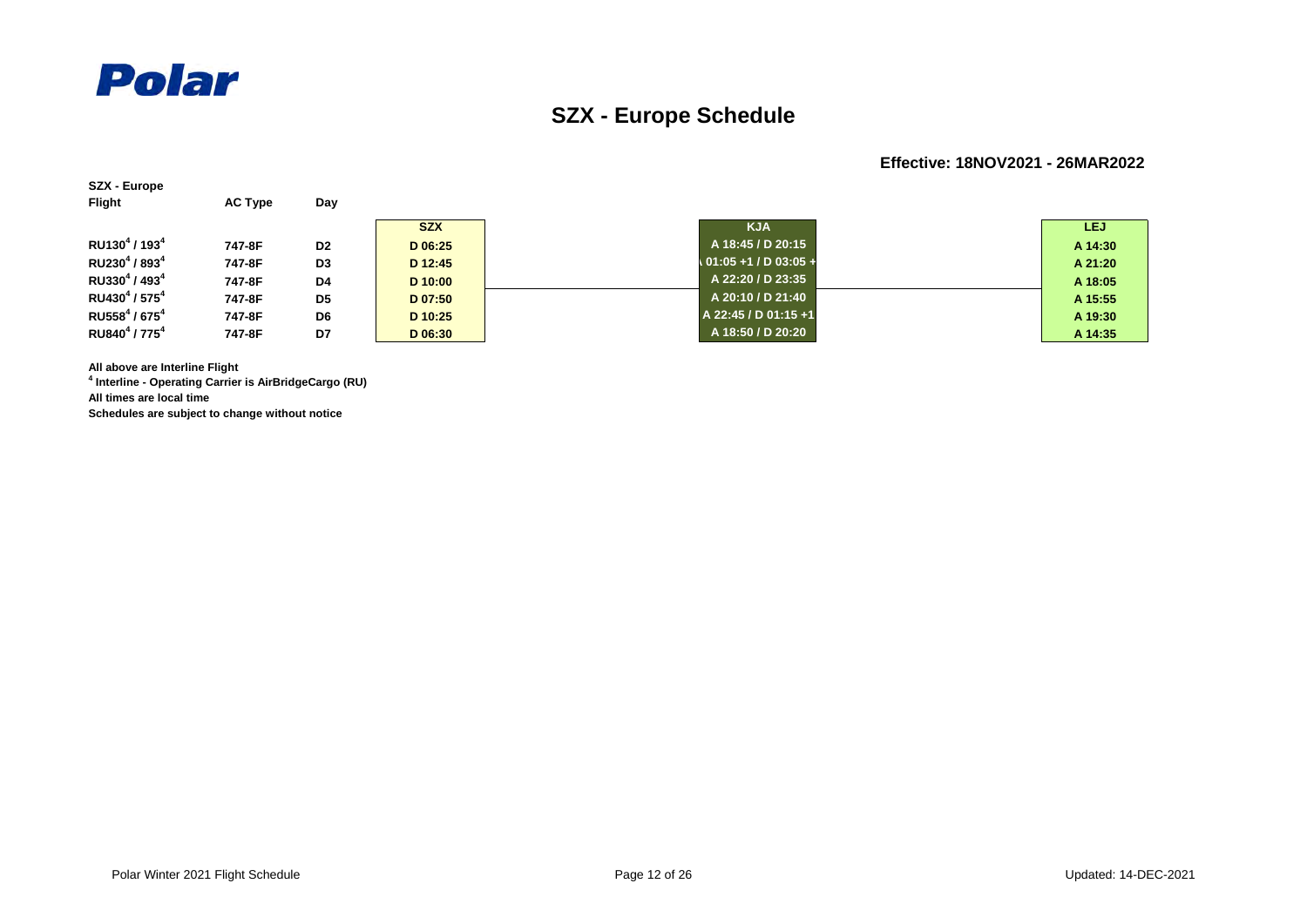

**SIN - USA Schedule**



**\* Indicate Code Share Flight**

**1 Marketing Carrier is PO. Operating Carrier is Aerologic (3S)**

**2 Marketing Carrier is PO. Operating Carrier is Atlas Air (5Y)**

**3 Marketing Carrier is PO. Operating Carrier is Kalitta Air (K4)**

Indicate aircraft change

**All times are local time**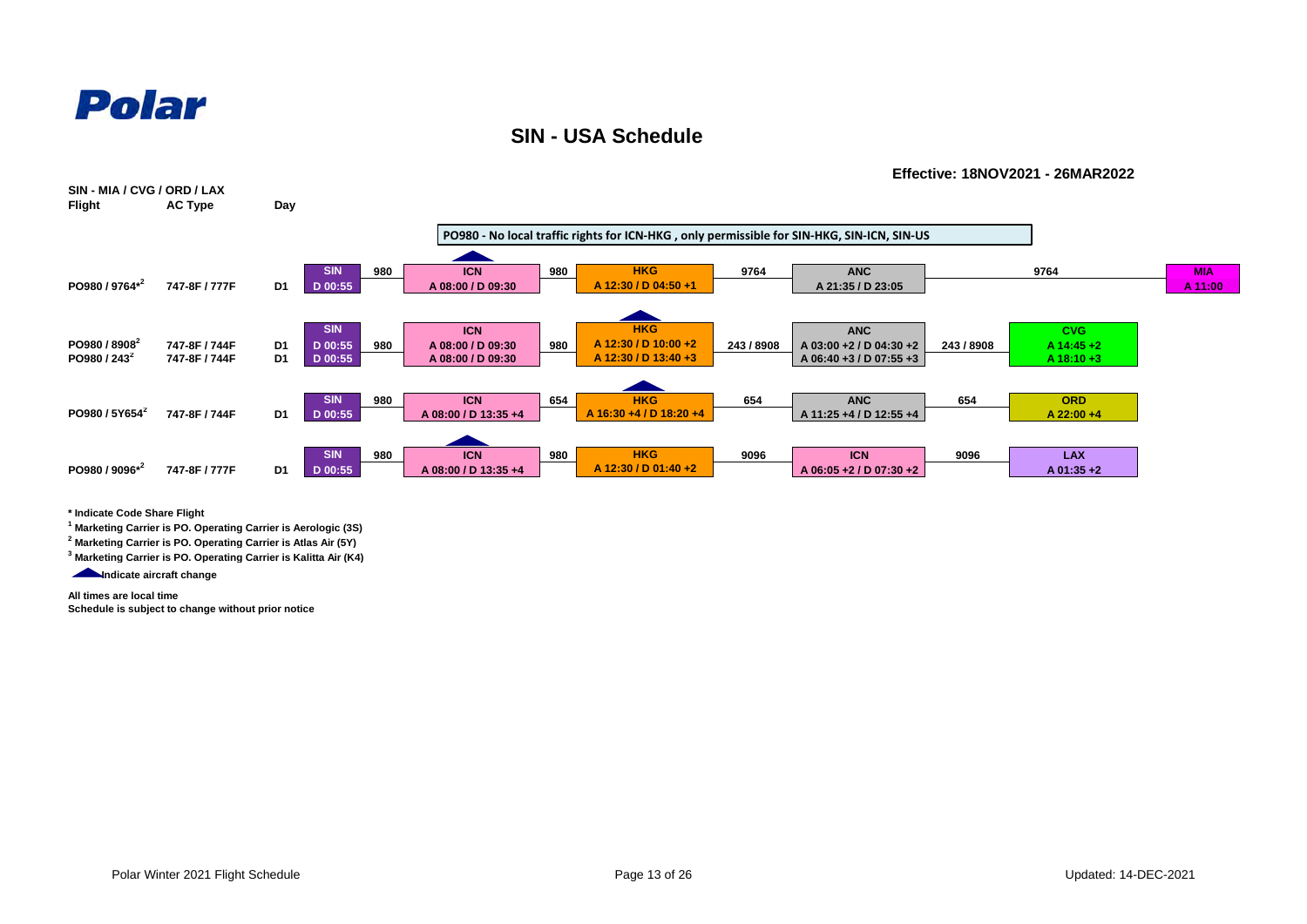

**TPE - USA Schedule**



**\* Indicate Code Share Flight**

**1 Marketing Carrier is PO. Operating Carrier is Aerologic (3S)**

**2 Marketing Carrier is PO. Operating Carrier is Atlas Air (5Y)**

**3 Marketing Carrier is PO. Operating Carrier is Kalitta Air (K4)**

**Indicate aircraft change** 

**All times are local time**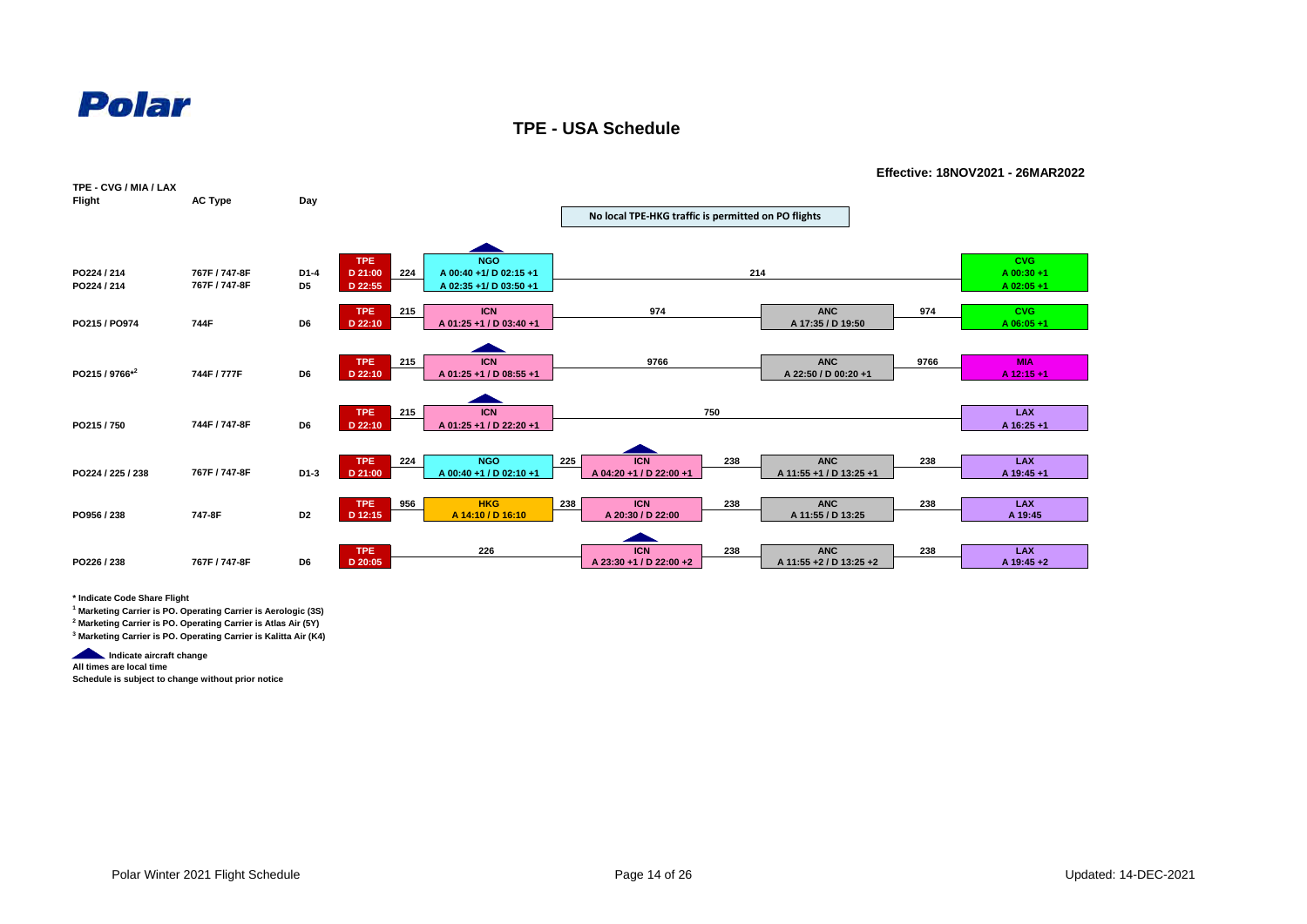

#### **USA - SYD / MEL Schedule**

**Effective: 18NOV2021 - 26MAR2022**

| USA - SYD / MEL<br><b>Flight</b> | <b>AC Type</b> | Day                |            |                   |                         |              |
|----------------------------------|----------------|--------------------|------------|-------------------|-------------------------|--------------|
|                                  |                |                    | <b>CVG</b> | <b>LAX</b>        | <b>SYD</b>              |              |
| PO8959*3                         | 777F           | D1                 | D 03:00    | A 04:25 / D 06:55 | A 16:35+1               |              |
| PO8932*3                         | 777F           | D <sub>2</sub> , 5 | D 05:00    | A 06:25 / D 08:25 | A 18:05+1               |              |
| PO8959 <sup>*3</sup>             | 777F           | D <sub>3</sub> -4  | D 05:00    | A 06:25 / D 08:25 | $A$ 18:05 +1            |              |
| PO8932 <sup>*3</sup>             | 777F           | D7                 | D 05:20    | A 06:45 / D 09:20 | $A$ 19:00 +1            |              |
|                                  |                |                    |            |                   |                         |              |
|                                  |                |                    | <b>CVG</b> | <b>LAX</b>        | <b>SYD</b>              | <b>MEL</b>   |
| $PO8946*^{3}$                    | 777F           | D <sub>6</sub>     | D 06:35    | A 08:00 / D 10:00 | A 19:40 +1 / D 21:15 +1 | $A$ 23:15 +1 |

**\* Indicate Code Share Flight**

**1 Marketing Carrier is PO. Operating Carrier is Aerologic (3S)**

**2 Marketing Carrier is PO. Operating Carrier is Atlas Air (5Y)**

**3 Marketing Carrier is PO. Operating Carrier is Kalitta Air (K4)**

**Indicate aircraft change** 

**All times are local time**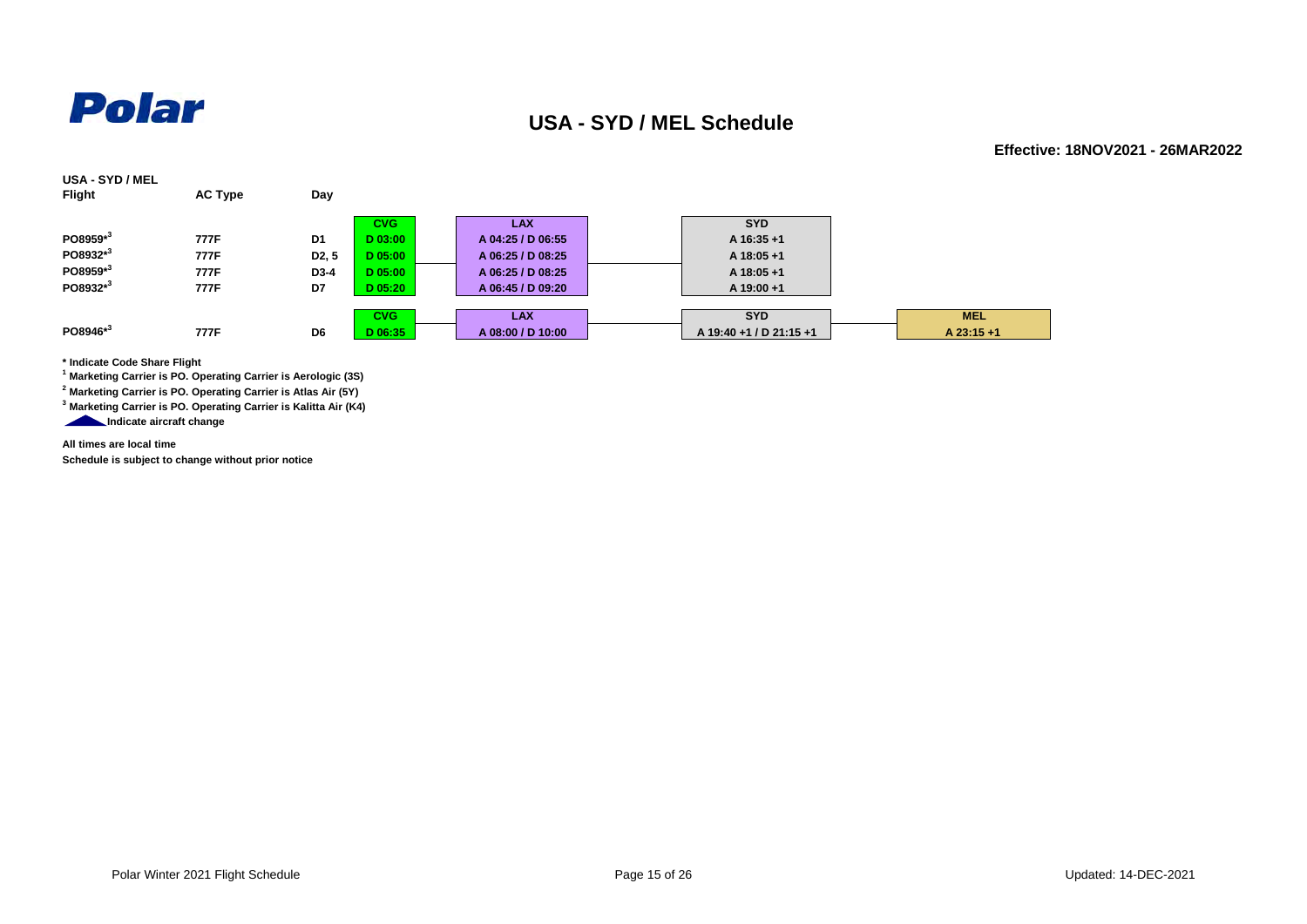**Intra-Asia Schedule**

| Flight                                   | <b>AC Type</b>   | Day                  |                                  |                                                  |                                 | Effective: 18NOV2021 - 26MAR2022 |                         |
|------------------------------------------|------------------|----------------------|----------------------------------|--------------------------------------------------|---------------------------------|----------------------------------|-------------------------|
| PO916<br>PO750                           | 747-8F<br>747-8F | D1-4<br>D7           | <b>HKG</b><br>D 15:00<br>D 16:05 | 916/750                                          |                                 | <b>ICN</b><br>A 19:30<br>A 20:25 |                         |
| PO916/214                                | 747-8F           | $D1-4$               | <b>HKG</b><br>D 15:00            | 916                                              | <b>ICN</b><br>A 19:30 / D 22:25 | 214                              | <b>NGO</b><br>A 00:15+1 |
| K4860 <sup>3</sup>                       | 777F             | D <sub>5</sub>       | <b>HKG</b><br>D 16:55            | K4860                                            | <b>NGO</b><br>A 21:30 / D 23:25 | K4860                            | <b>SYD</b><br>A 10:55+1 |
|                                          |                  |                      | <b>HKG</b>                       |                                                  |                                 |                                  | <b>BKK</b>              |
| 8K278 <sup>4</sup>                       | 737F             | D <sub>2</sub> -5    | D 03:55                          |                                                  |                                 |                                  | A 05:50                 |
| 8K526 <sup>4</sup>                       | 737F             | D <sub>2</sub> -5    | D 03:30                          | 8K278 / LD3831 / 8K526                           |                                 |                                  | A 05:15                 |
| LD3831 <sup>6</sup>                      | A330F            | D4                   | D 03:40                          |                                                  |                                 |                                  | A 05:10                 |
| LD3831 <sup>6</sup>                      | A330F            | D7                   | D 13:10                          |                                                  |                                 |                                  | A 14:40                 |
| 8K278 <sup>4</sup>                       | 737F             | D6-7                 | D 04:15                          |                                                  | A 06:10                         |                                  |                         |
| 8K526 <sup>4</sup>                       | 737F             | D6-7                 | D 03:40                          |                                                  | A 05:25                         |                                  |                         |
|                                          |                  |                      | <b>HKG</b>                       | TH3508                                           | <b>SZB</b>                      | TH1021                           | $C$ $GK$                |
| TH3508 <sup>6</sup> /TH1021 <sup>6</sup> | 767F             | D <sub>2</sub> -5, 7 | D 03:45                          |                                                  | A 07:20 / D 08:15               |                                  | A 09:15                 |
|                                          |                  |                      | <b>HKG</b>                       | LD721                                            | <b>CTU</b>                      | LD720                            | <b>HKG</b>              |
| LD721 <sup>5</sup> /LD720 <sup>5</sup>   | A306F            | D6                   | D 01:40                          |                                                  | A 04:40 / D 05:45               |                                  | A 08:25                 |
|                                          |                  |                      | <b>HKG</b>                       | LD3782                                           |                                 |                                  | <b>PVG</b>              |
| LD3782 <sup>5</sup>                      | A330F            | D <sub>1</sub>       | D 05:30                          |                                                  |                                 |                                  | A 07:55                 |
|                                          |                  |                      | <b>HKG</b>                       | LD3581                                           |                                 |                                  | <b>SGN</b>              |
| LD3581 <sup>5</sup>                      | A330F            | D1,3,5,7             | D 04:30                          |                                                  |                                 |                                  | A 06:10                 |
|                                          |                  |                      | <b>HKG</b>                       | LD3527                                           |                                 |                                  | <b>SIN</b>              |
| LD35275                                  | A330F            | D <sub>2</sub>       | D 03:55                          |                                                  |                                 |                                  | A 07:35                 |
|                                          |                  |                      | <b>HKG</b>                       | LD8913                                           |                                 |                                  | CGK                     |
| LD8913 <sup>5</sup>                      | A330F            | D4                   | D 09:00                          |                                                  |                                 |                                  | A 12:40                 |
|                                          |                  |                      |                                  | The section between the BAG PELICIA Chatter City |                                 |                                  |                         |

**The schedule for LD/Y8/TH/8K flights (day of ops, frequency, timings, AC type) is subject to ad-hoc changes. Please check with your Polar Air Cargo sales representative for the latest information.**

**\* Indicate Code Share / Interline Flight 1 Marketing Carrier is PO. Operating Carrier is Aerologic (3S)**

**2 Marketing Carrier is PO. Operating Carrier is Atlas Air (5Y) 3 Marketing Carrier is PO. Operating Carrier is Kalitta Air (K4)**

**4 Interline - Operating Carrier is K-Mile Air (8K)**

**5 Interline - Operating Carrier is Air Hong Kong (LD)**

**6 Interline - Operating Carrier is Raya Airways (TH)**

**7 Interline - Operating Carrier is Yangtze River Express (Y8) Indicate aircraft change** 

**All times are local time**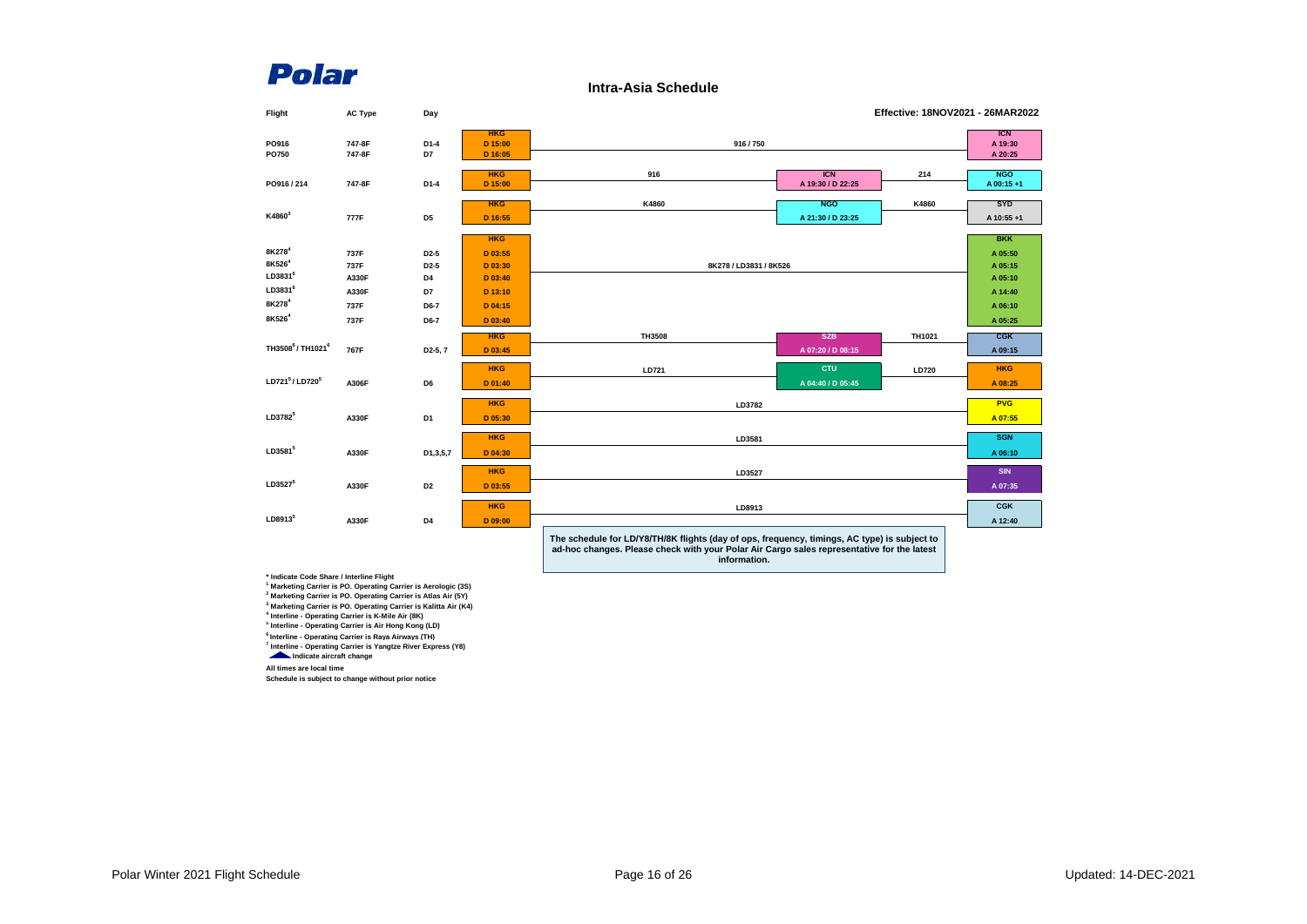**Intra-Asia Schedule**

| Flight                                   | <b>AC Type</b> | Day                      | Effective: 18NOV2021 - 26MAR2022 |                                                                                                                                                                                                            |                                                            |                 |                                    |  |
|------------------------------------------|----------------|--------------------------|----------------------------------|------------------------------------------------------------------------------------------------------------------------------------------------------------------------------------------------------------|------------------------------------------------------------|-----------------|------------------------------------|--|
| Y879157/Y879167<br>Y879257 / Y879267     | 737F<br>737F   | $D1-4$<br>D <sub>1</sub> | <b>CTU</b><br>D 23:00<br>D 01:30 | Y87915 / Y87925                                                                                                                                                                                            | <b>HKG</b><br>A 01:30 +1 / D 04:00 +1<br>A 04:00 / D 05:00 | Y87916 / Y87926 | <b>CTU</b><br>A 06:45+1<br>A 07:45 |  |
|                                          |                |                          |                                  |                                                                                                                                                                                                            |                                                            |                 |                                    |  |
|                                          |                |                          | <b>ICN</b>                       |                                                                                                                                                                                                            | <b>HKG</b>                                                 |                 | <b>PEN</b>                         |  |
| PO9947 <sup>*2</sup> /LD391 <sup>5</sup> | 777F / A306F   | D <sub>1</sub>           | D 20:55                          |                                                                                                                                                                                                            | A 23:40 / D 04:00 +1                                       |                 | A 07:40+1                          |  |
| PO9098*2/LD3915                          | 777F / A306F   | D <sub>2</sub>           | D 00:05                          |                                                                                                                                                                                                            | A 02:50 / D 04:00                                          |                 | A 07:40                            |  |
| PO9768*2/LD3915                          | 777F / A306F   | D <sub>2</sub>           | D 23:50                          | PO9947 / 9098 / 9768                                                                                                                                                                                       | A 02:50 +1 / D 04:00 +1                                    | LD391           | A 07:40+1                          |  |
| PO9768*2 / LD391 <sup>5</sup>            | 777F / A306F   | D <sub>3</sub>           | D 22:55                          |                                                                                                                                                                                                            | A 01:55 +1 / D 04:00 +1                                    |                 | A 07:40+1                          |  |
| PO9768*2/LD3915                          | 777F / A306F   | D <sub>4</sub>           | D 22:55                          |                                                                                                                                                                                                            | A 01:55 +1 / D 04:00 +1                                    |                 | A 07:40+1                          |  |
| PO9768*2/LD3915                          | 777F / A306F   | D6                       | D 22:55                          |                                                                                                                                                                                                            | A 01:55 +1 / D 04:00 +1                                    |                 | A 07:40+1                          |  |
|                                          |                |                          |                                  | The schedule for LD/Y8/TH/8K flights (day of ops, frequency, timings, AC type) is subject to<br>ad-hoc changes. Please check with your Polar Air Cargo sales representative for the latest<br>information. |                                                            |                 |                                    |  |

**\* Indicate Code Share / Interline Flight**

  **Marketing Carrier is PO. Operating Carrier is Aerologic (3S) Marketing Carrier is PO. Operating Carrier is Atlas Air (5Y) Marketing Carrier is PO. Operating Carrier is Kalitta Air (K4) Interline - Operating Carrier is K-Mile Air (8K)**

**5 Interline - Operating Carrier is Air Hong Kong (LD)**

**6 Interline - Operating Carrier is Raya Airways (TH)**

**7 Interline - Operating Carrier is Yangtze River Express (Y8)**

 **Indicate aircraft change All times are local time**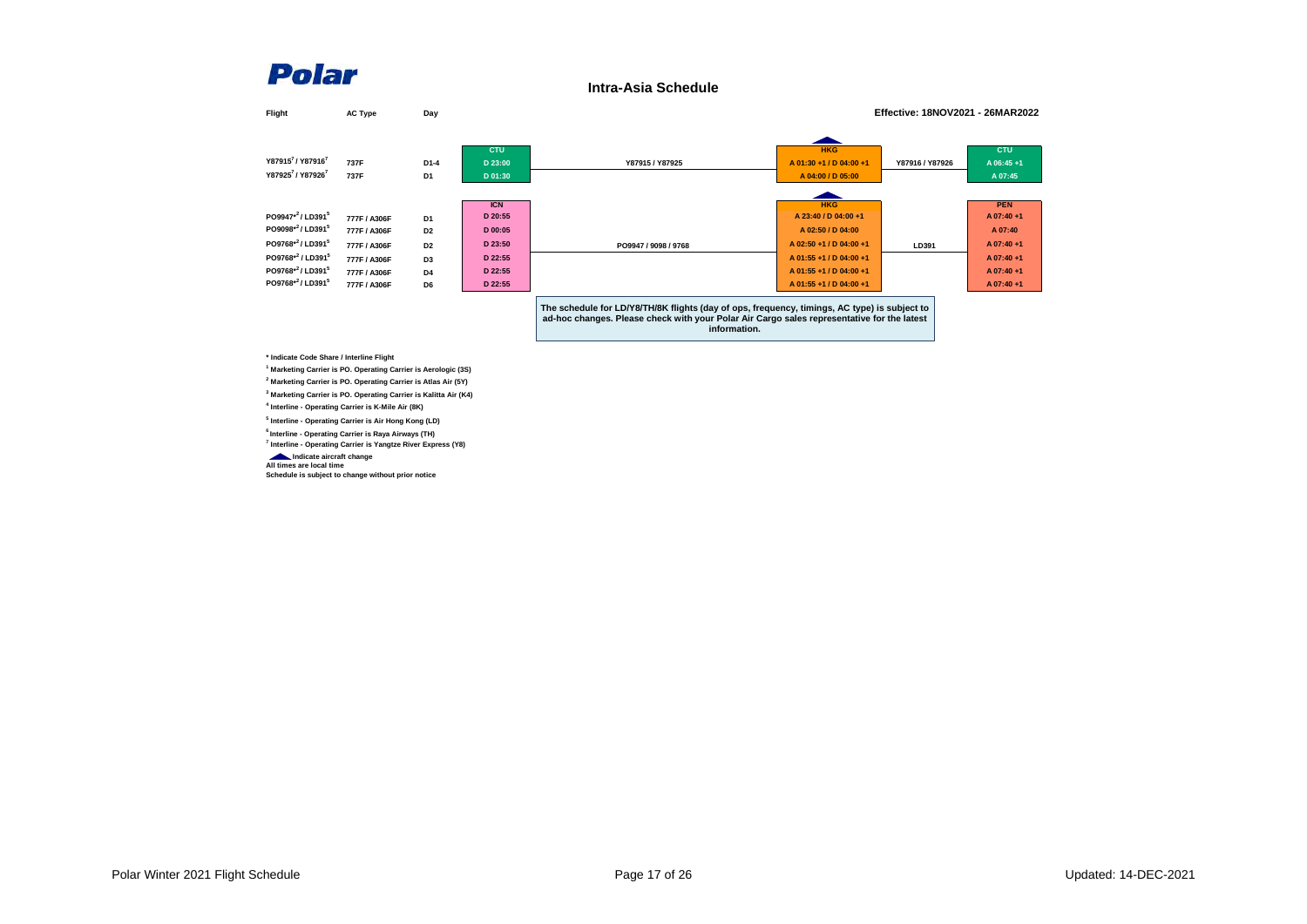**Intra-Asia Schedule**

| Flight             | <b>AC Type</b> | Day               |                       | Effective: 18NOV2021 - 26MAR2022 |                       |
|--------------------|----------------|-------------------|-----------------------|----------------------------------|-----------------------|
|                    |                |                   |                       |                                  |                       |
|                    |                |                   |                       |                                  |                       |
| PO9947*2           |                |                   | <b>ICN</b>            |                                  | <b>HKG</b>            |
| PO9098*2           | 777F           | D <sub>1</sub>    | D 20:55               |                                  | A 23:40               |
|                    | 777F           | D <sub>2</sub>    | D 00:05               |                                  | A 02:50               |
| PO9768*2           | 777F           | D <sub>2</sub>    | D 23:50               |                                  | A 02:50 +1            |
| PO9768*2           | 777F           | D <sub>3</sub>    | D 22:55               |                                  | A 01:55+1             |
| PO9768*2           | 777F           | D4                | D 22:55               |                                  | A 01:55+1             |
| PO9768*2           | 777F           | D6                | D 22:55               |                                  | A 01:55+1             |
|                    |                |                   |                       |                                  |                       |
|                    |                |                   | <b>ICN</b>            |                                  | <b>NGO</b>            |
| PO214              | 747-8F         | $D1-4$            | D 22:25               | 214                              | A 00:15+1             |
| PO214              | 747-8F         | D6                | D 00:05               |                                  | A 01:55               |
|                    |                |                   | <b>ICN</b>            |                                  | <b>PVG</b>            |
| PO9697             | 747-8F         | D <sub>1</sub>    | D 16:50               |                                  | A 18:05               |
| PO997              | 747-8F         | $D2-4$            | D 15:05               |                                  | A 16:20               |
| PO997              | 747-8F         | D6                | D 05:00               |                                  | A 06:15               |
| PO245              | 767F           | D7                | D 01:10               |                                  | A 02:40               |
|                    |                |                   | <b>ICN</b>            | 717                              | <b>PVG</b>            |
| PO717 <sup>2</sup> | 744F           | D3,5,7            | D 00:10               |                                  | A 01:25               |
|                    |                |                   |                       |                                  |                       |
| PO989              |                | D7                | <b>ICN</b><br>D 17:10 | 989                              | <b>SIN</b><br>A 22:40 |
|                    | 747-8F         |                   |                       |                                  |                       |
|                    |                |                   | <b>ICN</b>            |                                  | <b>TPE</b>            |
| PO225              | 767F           | D <sub>2</sub> -5 | D 17:20               | 225 / 956                        | A 19:00               |
| PO956              | 747-8F         | D <sub>2</sub>    | D 08:45               |                                  | A 10:15               |
| PO225              | 767F           | D6                | D 16:50               |                                  | A 18:30               |
|                    |                |                   |                       |                                  | <b>SZX</b>            |
|                    |                |                   | <b>ICN</b>            |                                  |                       |
| PO9751*2           | 777F           | D1,3,4            | D 21:45               |                                  | A 00:30+1             |
| PO9751*2           | 777F           | D <sub>2</sub>    | D 21:30               | 9751 / 9963 / 9950               | A 00:15+1             |
| PO9963*2           | 777F           | D <sub>5</sub>    | D 21:45               |                                  | A 00:30+1             |
| PO9950*2           | 777F           | D7                | D 00:15               |                                  | A 03:00               |

\* Indicate Code Share / Interline Flight<br>A Marketing Carrier is PO. Operating Carrier is Aerologic (3S)<br><sup>2</sup> Marketing Carrier is PO. Operating Carrier is Atlas Air (5Y)<br><sup>3</sup> Marketing Carrier is PO. Operating Carrier is Kal

**All times are local time**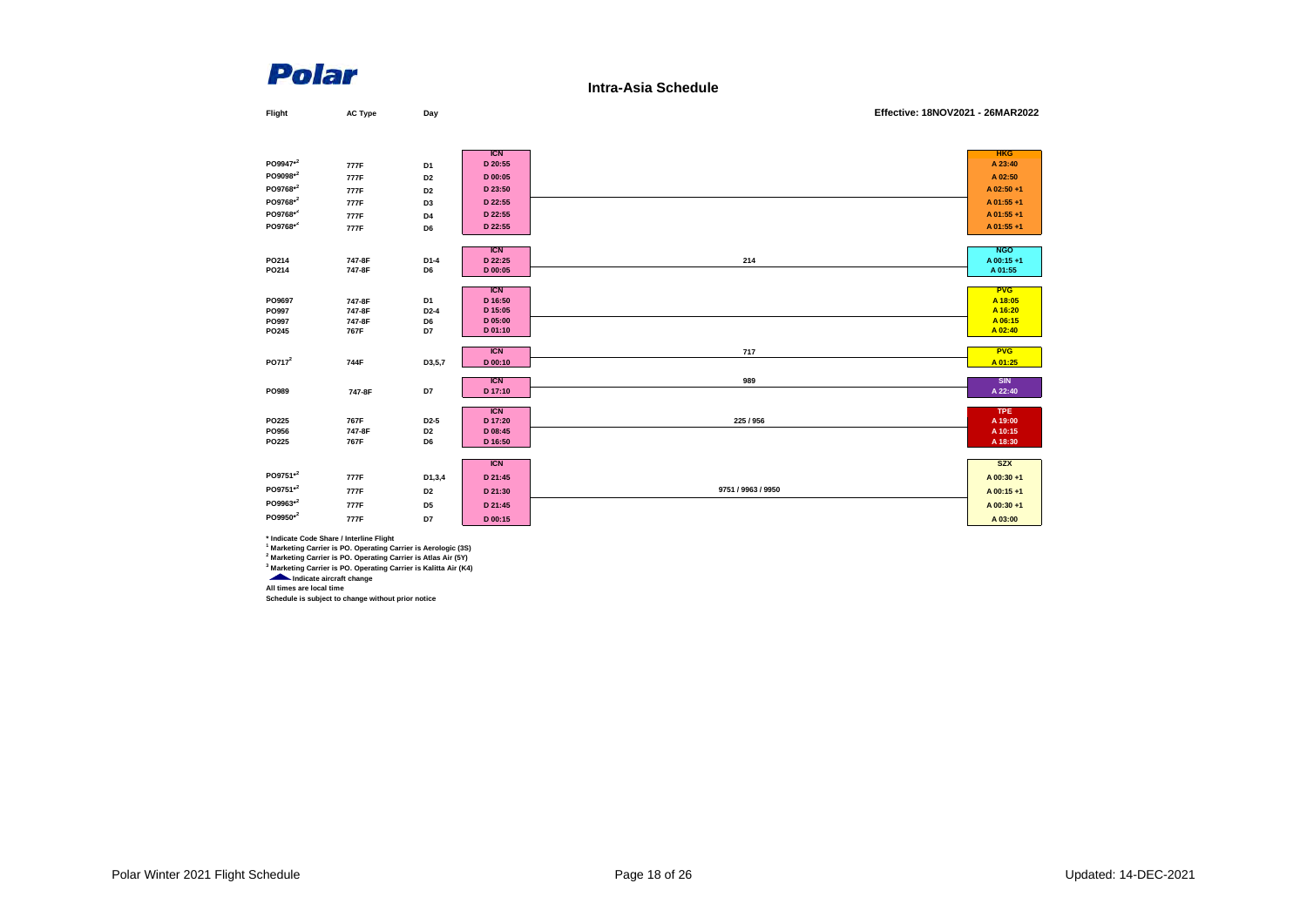**Intra-Asia Schedule**

| Flight                     | <b>AC Type</b> | Day               |            |     |                      | Effective: 18NOV2021 - 26MAR2022 |             |
|----------------------------|----------------|-------------------|------------|-----|----------------------|----------------------------------|-------------|
|                            |                |                   |            |     |                      |                                  |             |
|                            |                |                   |            |     |                      |                                  |             |
|                            |                |                   | <b>NGO</b> |     |                      |                                  | <b>ICN</b>  |
| PO224                      | 767F           | D <sub>2</sub> -5 | D 02:10    |     | 224                  |                                  | A 04:20     |
| PO224                      | 767F           | D6                | D 04:05    |     |                      |                                  | A 06:15     |
|                            |                |                   | <b>NGO</b> |     | 211                  |                                  | <b>PVG</b>  |
| PO211                      | 744F           | D <sub>2</sub> -6 | D 00:30    |     |                      |                                  | A 02:25     |
|                            |                |                   |            |     |                      |                                  |             |
|                            |                |                   | <b>NGO</b> |     | <b>ICN</b>           |                                  | <b>PVG</b>  |
| PO224 / 997                | 767F / 747-8F  | D <sub>2</sub> -4 | D 02:10    |     | A 04:20 / D 15:15    |                                  | A 16:20     |
| PO224 / 997                | 767F / 747-8F  | D <sub>5</sub>    | D 02:10    |     | A 04:20 / D 05:00 +1 |                                  | A 06:15+1   |
| PO224 / PO717 <sup>2</sup> | 767F / 744F    | D <sub>2</sub> ,4 | D 02:10    |     | A 04:20 / D 00:10 +1 |                                  | A 01:25+1   |
| PO224 / PO717 <sup>2</sup> | 767F/744F      | D6                | D 04:05    |     | A 06:15 / D 00:10 +1 |                                  | A 01:25+1   |
|                            |                |                   |            |     |                      |                                  |             |
|                            |                |                   | <b>NGO</b> | 224 | <b>ICN</b>           | 989                              | <b>SIN</b>  |
| PO224 / 989                | 767F / 747-8F  | D6                | D 04:05    |     | A 06:15 / D 17:10 +1 |                                  | A 22:40 +1  |
|                            |                |                   |            |     |                      |                                  |             |
|                            |                |                   | <b>NGO</b> |     | <b>ICN</b>           |                                  | <b>TPE</b>  |
| PO224 / 225                | 767F           | $D2-4$            | D 02:10    | 224 | A 04:20 / D 17:20    | 225                              | A 19:00     |
| PO224 / 225                | 767F           | D <sub>5</sub>    | D 02:10    |     | A 04:20 / D 19:15    |                                  | A 20:55     |
| PO224 / 225                | 767F           | D6                | D 04:05    |     | A 06:15 / D 16:50    |                                  | A 18:30     |
|                            |                |                   |            |     |                      |                                  |             |
|                            |                |                   | <b>NRT</b> |     | <b>ICN</b>           |                                  | <b>HKG</b>  |
| PO213 / 9098*2             | 747-8F / 777F  | D <sub>1</sub>    | D 18:00    |     | A 20:35 / D 00:05 +1 |                                  | A 02:50 +1  |
| PO213 / 9768*2             | 747-8F / 777F  | D3-5              | D 10:10    |     | A 12:45 / D 22:55    |                                  | A 01:55+1   |
|                            |                |                   | <b>NRT</b> |     |                      |                                  | <b>ICN</b>  |
| PO213                      | 747-8F         | D1                | D 18:00    |     | 213                  |                                  | A 20:35     |
| PO213                      | 747-8F         | D3-5              | D 10:10    |     |                      |                                  | A 12:45     |
|                            |                |                   | <b>NRT</b> |     |                      |                                  | <b>PVG</b>  |
| PO213                      | 747-8F         | D6                | D 22:05    |     | 213 / 991 / 958      |                                  | A 00:35+1   |
| PO991                      | 744F           | D6                | D 21:45    |     |                      |                                  | $A$ 00:15+1 |
| PO958                      | 747-8F         | D7                | D 21:55    |     |                      |                                  | A 00:25+1   |
|                            |                |                   |            |     |                      |                                  |             |

**\* Indicate Code Share Flight**

Marketing Carrier is PO. Operating Carrier is Aerologic (3S)<br><sup>2</sup> Marketing Carrier is PO. Operating Carrier is Atlas Air (5Y)<br><sup>3</sup> Marketing Carrier is PO. Operating Carrier is Kalitta Air (K4)<br>**Ally Indicate aircraft chang** 

**All times are local time Schedule is subject to change without prior notice**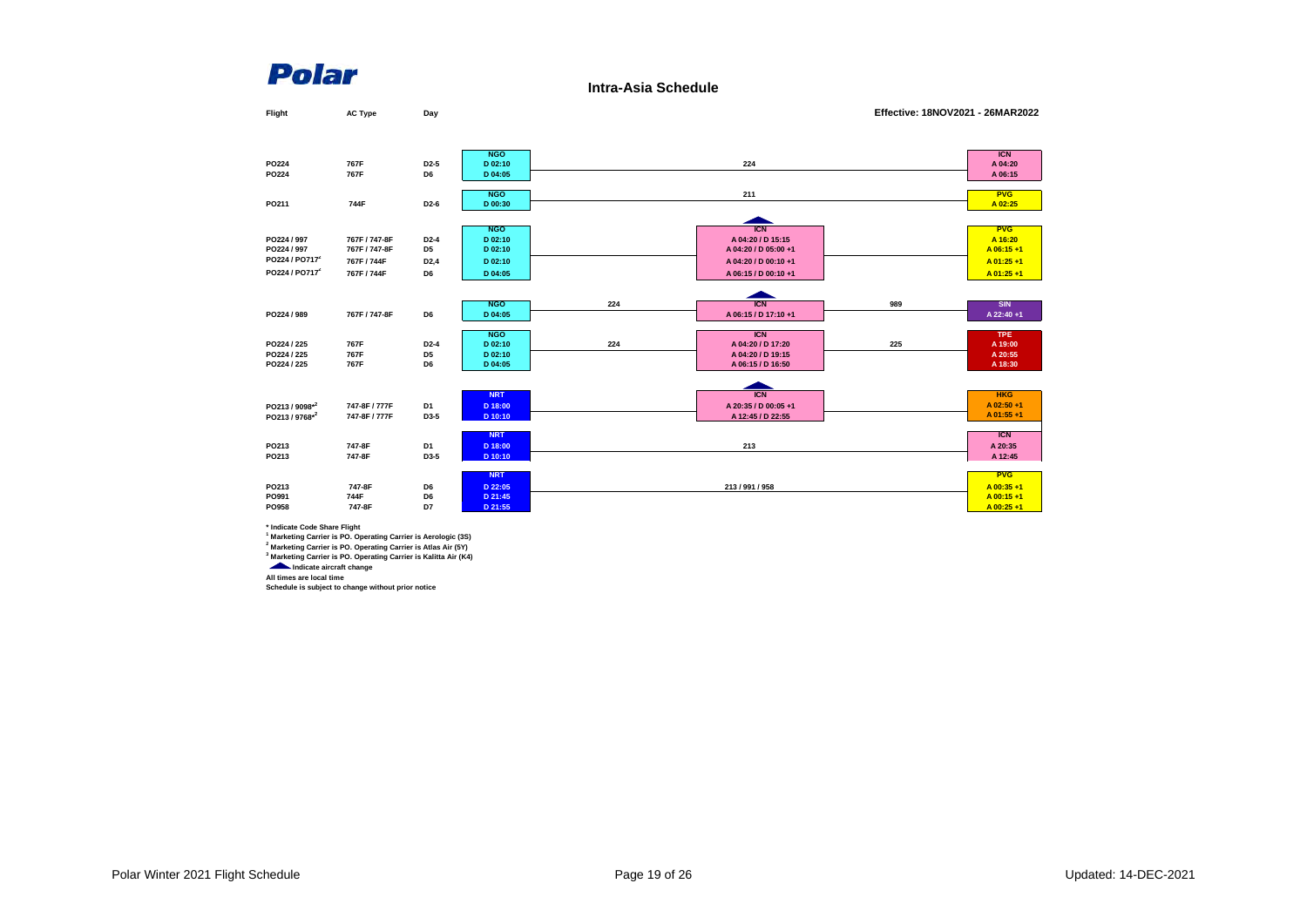**Intra-Asia Schedule**



**\* Indicate Code Share Flight 1 Marketing Carrier is PO. Operating Carrier is Aerologic (3S)**

**2 Marketing Carrier is PO. Operating Carrier is Atlas Air (5Y)**

**3 Marketing Carrier is PO. Operating Carrier is Kalitta Air (K4)**

*<u>Indicate aircraft change</u>*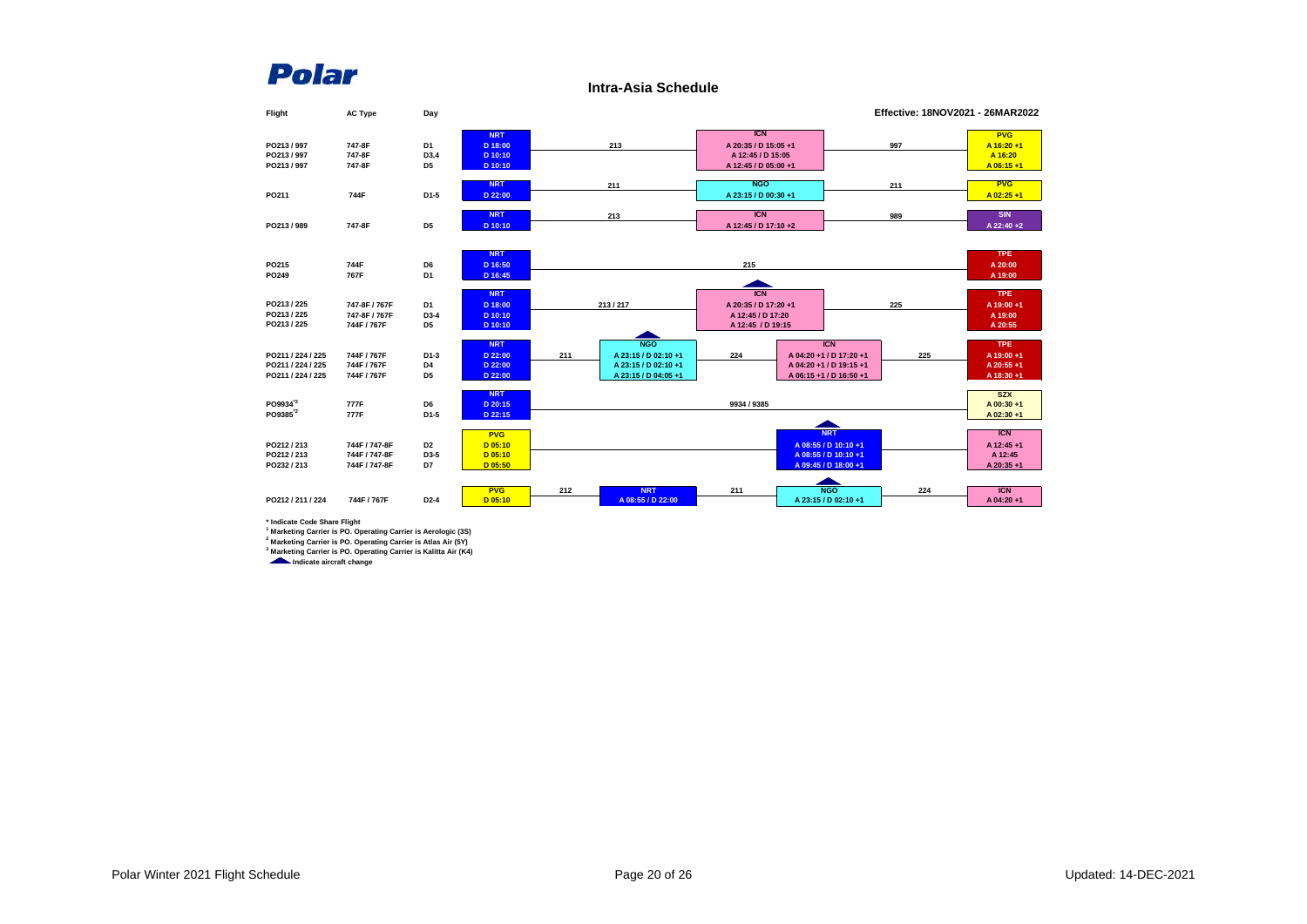**Intra-Asia Schedule**

| Flight                       | <b>AC Type</b>                                                                                                                                           | Day               |                    |                                                     |                         |                                             | Effective: 18NOV2021 - 26MAR2022 |
|------------------------------|----------------------------------------------------------------------------------------------------------------------------------------------------------|-------------------|--------------------|-----------------------------------------------------|-------------------------|---------------------------------------------|----------------------------------|
|                              |                                                                                                                                                          |                   |                    |                                                     |                         |                                             |                                  |
|                              |                                                                                                                                                          |                   | <b>PVG</b>         |                                                     |                         | <b>NRT</b>                                  | <b>NGO</b>                       |
| PO212/211                    | 744F                                                                                                                                                     | D <sub>2</sub> -4 | $D$ 05:10          | 212                                                 |                         | A 08:55 / D 22:00<br>211                    | A 23:15                          |
| PO212/211                    | 744F                                                                                                                                                     | D5                | $D$ 05:10          |                                                     |                         | A 08:55 / D 22:00                           | A 23:15                          |
|                              |                                                                                                                                                          |                   | <b>PVG</b>         |                                                     |                         |                                             | <b>NRT</b>                       |
| PO212                        | 744F                                                                                                                                                     | D <sub>2</sub> -5 | $D$ 05:10          |                                                     | 212/232                 |                                             | A 08:55                          |
| PO212                        | 744F                                                                                                                                                     | D6                | $D$ 05:10          |                                                     |                         |                                             | A 08:55                          |
| PO232                        | 767F                                                                                                                                                     | D7                | D 05:50            |                                                     |                         |                                             | A 09:45                          |
|                              |                                                                                                                                                          |                   | <b>PVG</b>         |                                                     | Y87951                  |                                             | <b>KIX</b>                       |
| Y87951 <sup>4</sup>          | 737F                                                                                                                                                     | D1-5              | D 03:45            |                                                     |                         |                                             | D 07:00                          |
|                              |                                                                                                                                                          |                   |                    |                                                     |                         |                                             |                                  |
|                              |                                                                                                                                                          |                   | <b>SZX</b>         |                                                     | <b>NRT</b>              |                                             | <b>NGO</b>                       |
| PO9752 <sup>*2</sup> /211    | 777F / 744F                                                                                                                                              | $D2-4$            | D 02:30            | 9752                                                | A 07:35 / D 22:00       | 211                                         | A 23:15                          |
| PO9752 <sup>*2</sup> /211    | 777F / 744F                                                                                                                                              | D <sub>5</sub>    | D 02:30            |                                                     | A 07:35 / D 22:00       |                                             | A 23:15                          |
|                              |                                                                                                                                                          |                   | <b>SZX</b>         |                                                     |                         |                                             | <b>NRT</b>                       |
| PO9752*2                     | 777F                                                                                                                                                     | D <sub>2</sub> -5 | D 02:30            |                                                     | 752 / 9385              |                                             | A 07:35                          |
| PO9385*2                     | 777F                                                                                                                                                     | D7                | D 02:30            |                                                     |                         |                                             | A 07:35                          |
|                              |                                                                                                                                                          |                   |                    |                                                     |                         |                                             |                                  |
|                              |                                                                                                                                                          |                   | <b>SZX</b>         | 9385                                                | <b>NRT</b>              | 958                                         | <b>PVG</b>                       |
| PO9385*2 / 958               | 777F / 747-8F                                                                                                                                            | D7                | D 02:30            |                                                     | A 07:35 / D 21:55       |                                             | $A$ 00:25 +1                     |
|                              |                                                                                                                                                          |                   |                    |                                                     |                         |                                             |                                  |
|                              |                                                                                                                                                          |                   | <b>SZX</b>         |                                                     | <b>NRT</b>              |                                             | <b>ICN</b>                       |
| PO9752*2/213                 | 777F / 747-8F                                                                                                                                            | D3-5              | D 02:30            | 9752 / 9385                                         | A 07:35 / D 10:10       | 213                                         | A 12:45                          |
| PO9752*2 / 213               | 777F / 747-8F                                                                                                                                            | D <sub>2</sub>    | D 02:30            |                                                     | A 07:35 / D 10:10 +1    |                                             | A 12:45+1                        |
| PO9385*2 / 213               | 777F / 747-8F                                                                                                                                            | D7                | D 02:30            |                                                     | A 07:35 / D 18:00 +1    |                                             | A 20:35+1                        |
|                              |                                                                                                                                                          |                   |                    |                                                     |                         |                                             |                                  |
|                              |                                                                                                                                                          |                   |                    | No local TPE-HKG traffic is permitted on PO flights |                         |                                             |                                  |
|                              |                                                                                                                                                          |                   | <b>TPE</b>         |                                                     |                         |                                             | <b>NGO</b>                       |
| PO224                        | 767F                                                                                                                                                     | D1-4              | D 21:00            |                                                     | 224                     |                                             | A 00:40+1                        |
| PO224                        | 767F                                                                                                                                                     | D <sub>5</sub>    | D 22:55            |                                                     |                         |                                             | A 02:35+1                        |
|                              |                                                                                                                                                          |                   |                    |                                                     |                         |                                             |                                  |
|                              |                                                                                                                                                          |                   | <b>TPE</b>         |                                                     | <b>NGO</b>              |                                             | <b>ICN</b>                       |
| PO224                        | 767F                                                                                                                                                     | $D1-4$            | D 21:00            | 224                                                 | A 00:40 +1/ D 02:10 +1  | 224                                         | A 04:20+1                        |
| PO224                        | 767F                                                                                                                                                     | D <sub>5</sub>    | D 22:55            |                                                     | A 02:35 +1 / D 04:05 +1 |                                             | A 06:15+1                        |
|                              |                                                                                                                                                          |                   | TPE                |                                                     |                         |                                             | <b>ICN</b>                       |
| PO226<br>PO215               | 767F<br>744F                                                                                                                                             | D6<br>D6          | D 20:05<br>D 22:10 |                                                     | 226/215                 |                                             | A 23:30                          |
|                              |                                                                                                                                                          |                   |                    |                                                     |                         |                                             | A 01:25+1                        |
|                              |                                                                                                                                                          |                   | <b>TPE</b>         | 226                                                 | <b>ICN</b>              | 245                                         | <b>PVG</b>                       |
| PO226 / 245                  | 767F                                                                                                                                                     | D6                | D 20:05            |                                                     | A 23:30 / D 01:10 +1    |                                             | A 02:40+1                        |
| * Indicate Code Share Flight |                                                                                                                                                          |                   |                    |                                                     |                         | PO980 - No local traffic rights for ICN-HKG |                                  |
|                              | <sup>1</sup> Marketing Carrier is PO. Operating Carrier is Aerologic (3S)                                                                                |                   |                    |                                                     |                         |                                             |                                  |
|                              | <sup>2</sup> Marketing Carrier is PO. Operating Carrier is Atlas Air (5Y)<br><sup>3</sup> Marketing Carrier is PO. Operating Carrier is Kalitta Air (K4) |                   |                    |                                                     |                         |                                             |                                  |
|                              | <sup>4</sup> Interline - Operating Carrier is Suparna Air (Y8)                                                                                           |                   |                    |                                                     |                         |                                             |                                  |

 **Indicate aircraft change All times are local time**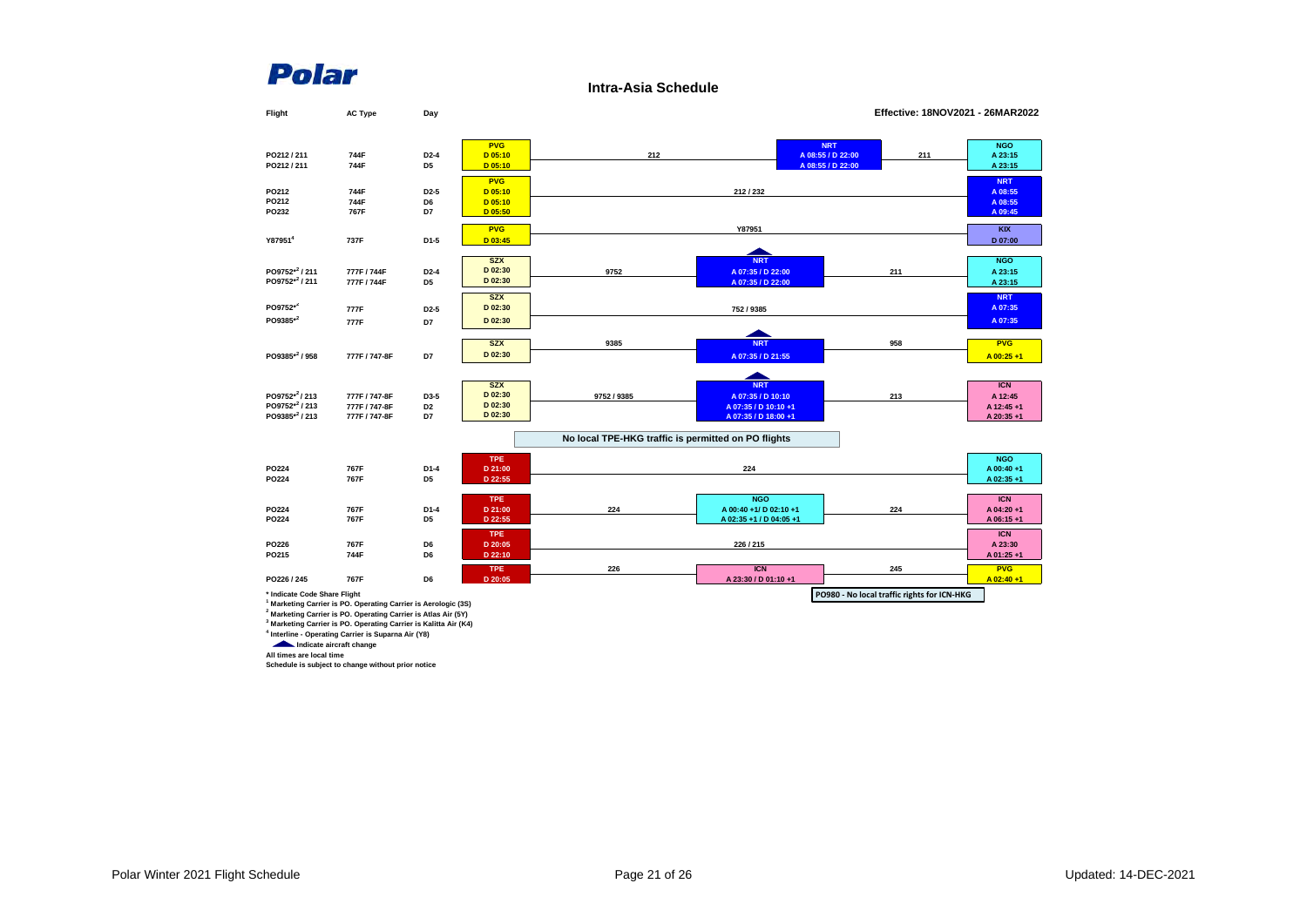**Intra-Asia Schedule**

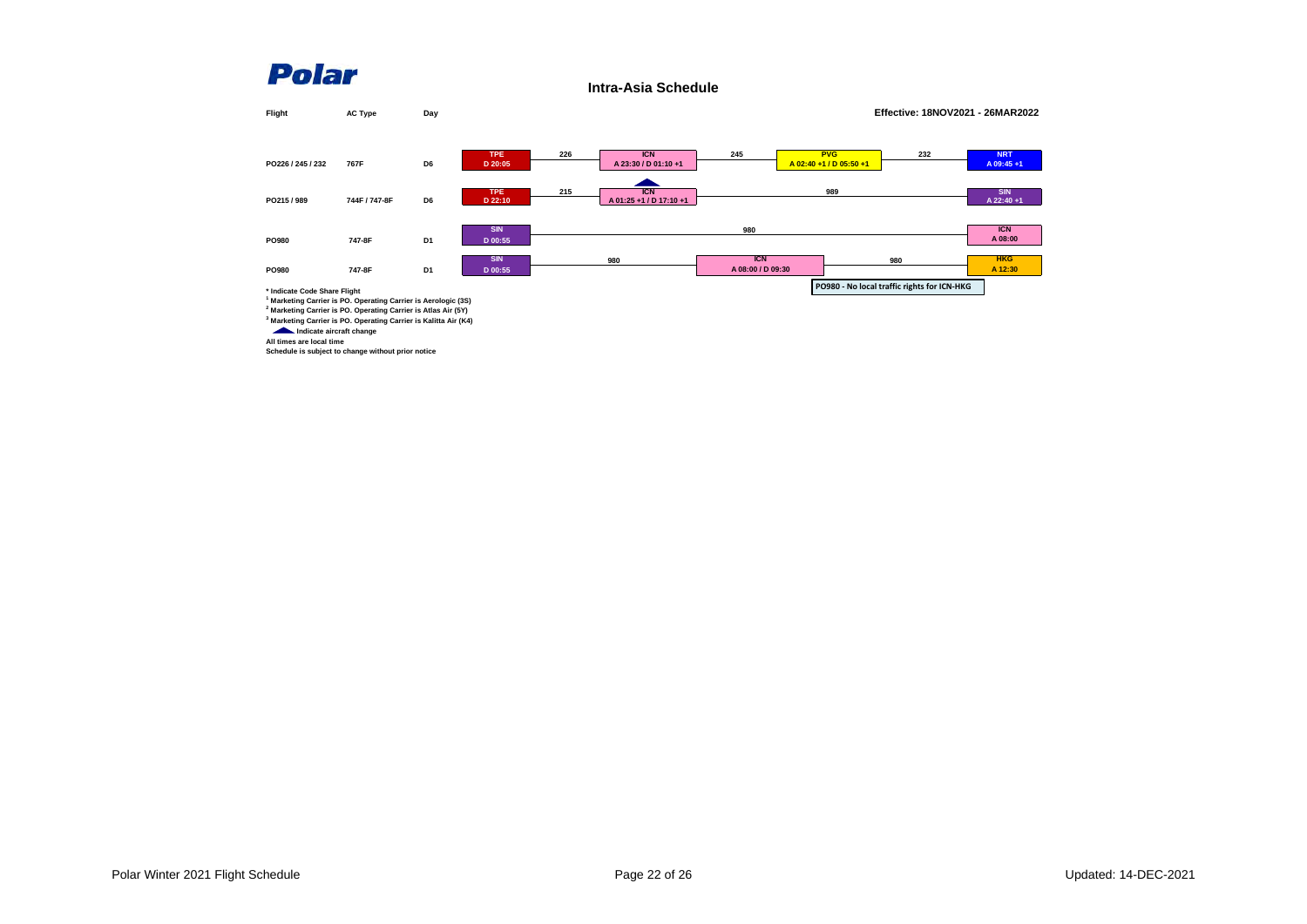

**CVG - Asia Schedule**

**Effective: 18NOV2021 - 26MAR2022**

| Flight               | <b>AC Type</b> | Day                 | <b>CVG to Asia</b>    |                                 |                                                            |                         |
|----------------------|----------------|---------------------|-----------------------|---------------------------------|------------------------------------------------------------|-------------------------|
| PO947                | 747-8F         | D <sub>2</sub> ,3   | <b>CVG</b><br>D 04:20 | <b>ANC</b><br>A 07:25 / D 08:55 |                                                            | <b>HKG</b><br>A 13:10+1 |
| PO8947 <sup>3</sup>  | 744F           | D <sub>5</sub>      | D 06:35               | A 09:40 / D 11:10               |                                                            | A 15:25 +1              |
|                      |                |                     | <b>CVG</b>            | <b>ANC</b>                      | <b>ICN</b>                                                 | <b>HKG</b>              |
| PO8947 <sup>*3</sup> | 744F           | D <sub>1</sub>      | D 03:15               | A 06:20 / D 07:50               | A 10:45 +1 / D 12:45 +1                                    | A 15:45 +1              |
| PO947                | 747-8F         | D4                  | D 04:20               | A 07:25 / D 08:25               | A 11:10 +1 / D 12:40 +1                                    | A 15:40 +1              |
|                      |                |                     |                       |                                 |                                                            |                         |
|                      |                |                     |                       |                                 | PO947/D4, D5 - No local traffic rights for ICN-HKG         |                         |
|                      |                |                     | <b>CVG</b>            |                                 | <b>ICN</b>                                                 | <b>HKG</b>              |
| PO8946 <sup>3</sup>  | 744F           | D <sub>1</sub>      | D 19:50               |                                 | A 00:10 +2 / D 02:10 +2                                    | A 04:55 +2              |
| PO8945 <sup>*3</sup> | 744F           | $D2-4$              | D 05:45               |                                 | A 10:30 +1 / D 12:00 +2                                    | A 15:00 +2              |
| PO237                | 747-8F         | D <sub>5</sub>      | D 07:05               |                                 | A 11:45 +1 / D 00:30 +2                                    | $A$ 03:30 +2            |
| PO8935 <sup>*3</sup> | 744F           | D <sub>5</sub>      | D 20:30               |                                 | A 00:50 +2 / D 02:20 +2                                    | $A$ 05:20 +2            |
| PO9947 <sup>2</sup>  | 777F           | D7                  | D 14:10               |                                 | A 18:50 +1 / D 20:55 +1                                    | A 23:40 +1              |
|                      |                |                     | <b>CVG</b>            |                                 | <b>NRT</b>                                                 | <b>HKG</b>              |
| PO9387*2             | 777F           | D <sub>5</sub>      | D 16:35               |                                 | A 20:15 +1 / D 22:15 +1                                    | A 02:30 +2              |
| PO749                | 747-8F         | D <sub>6</sub>      | D 05:00               |                                 | A 08:40 +1 / D 10:00 +1                                    | A 14:05 +1              |
|                      |                |                     |                       |                                 | No local NRT-HKG traffic rightsare permitted on PO flights |                         |
|                      |                |                     |                       |                                 |                                                            |                         |
|                      |                |                     | <b>CVG</b>            |                                 | <b>NRT</b>                                                 | <b>ICN</b>              |
| PO213                | 747-8F         | D <sub>2</sub> ,3,4 | D 04:35               | 213                             | A 08:15 +1 / D 10:10 +1<br>213                             | A 12:45 +1              |
| PO213                | 747-8F         | D7                  | D 12:40               |                                 | A 16:20 +1 / D 18:00 +1                                    | A 20:35 +1              |
|                      |                |                     | <b>CVG</b>            | <b>ANC</b>                      |                                                            | <b>ICN</b>              |
| PO9717 <sup>2</sup>  | 747-8F         | D <sub>1</sub>      | D 15:20               | A 18:05 / D 20:35               |                                                            | A 23:35 +1              |
| PO989                | 747-8F         | D <sub>6</sub>      | D 07:40               | A 10:45 / D 12:15               |                                                            | A 15:00 +1              |
|                      |                |                     |                       |                                 |                                                            |                         |
|                      |                |                     | <b>CVG</b>            |                                 | <b>NRT</b>                                                 | <b>NGO</b>              |
| PO213 / 211          | 747-8F / 744F  | D <sub>2</sub> ,3   | D 04:35               | 213                             | A 08:15 +1 / D 21:40 +1<br>211                             | A 22:55 +1              |
| PO213/211            | 747-8F / 744F  | D4                  | D 04:35               |                                 | A 08:15 +1 / D 22:05 +1                                    | A 23:20 +1              |
|                      |                |                     | <b>CVG</b>            |                                 | <b>NRT</b>                                                 | <b>PVG</b>              |
| PO213                | 747-8F         | D <sub>5</sub>      | D 07:05               | 213/958                         | 213/958<br>A 10:45 +1 / D 22:05 +1                         | $A$ 00:35 +2            |
| PO958                | 747-8F         | D6                  | D 16:05               |                                 | A 19:45 +1 / D 21:55 +1                                    | $A$ 00:25 +2            |
|                      |                |                     |                       |                                 |                                                            |                         |

**\* Indicate Code Share Flight**

**1 Marketing Carrier is PO. Operating Carrier is Aerologic (3S)**

**2 Marketing Carrier is PO. Operating Carrier is Atlas Air (5Y)**

**3 Marketing Carrier is PO. Operating Carrier is Kalitta Air (K4)**

**Indicate flight changes** 

**All times are local time, Schedule is subject to change without prior notice**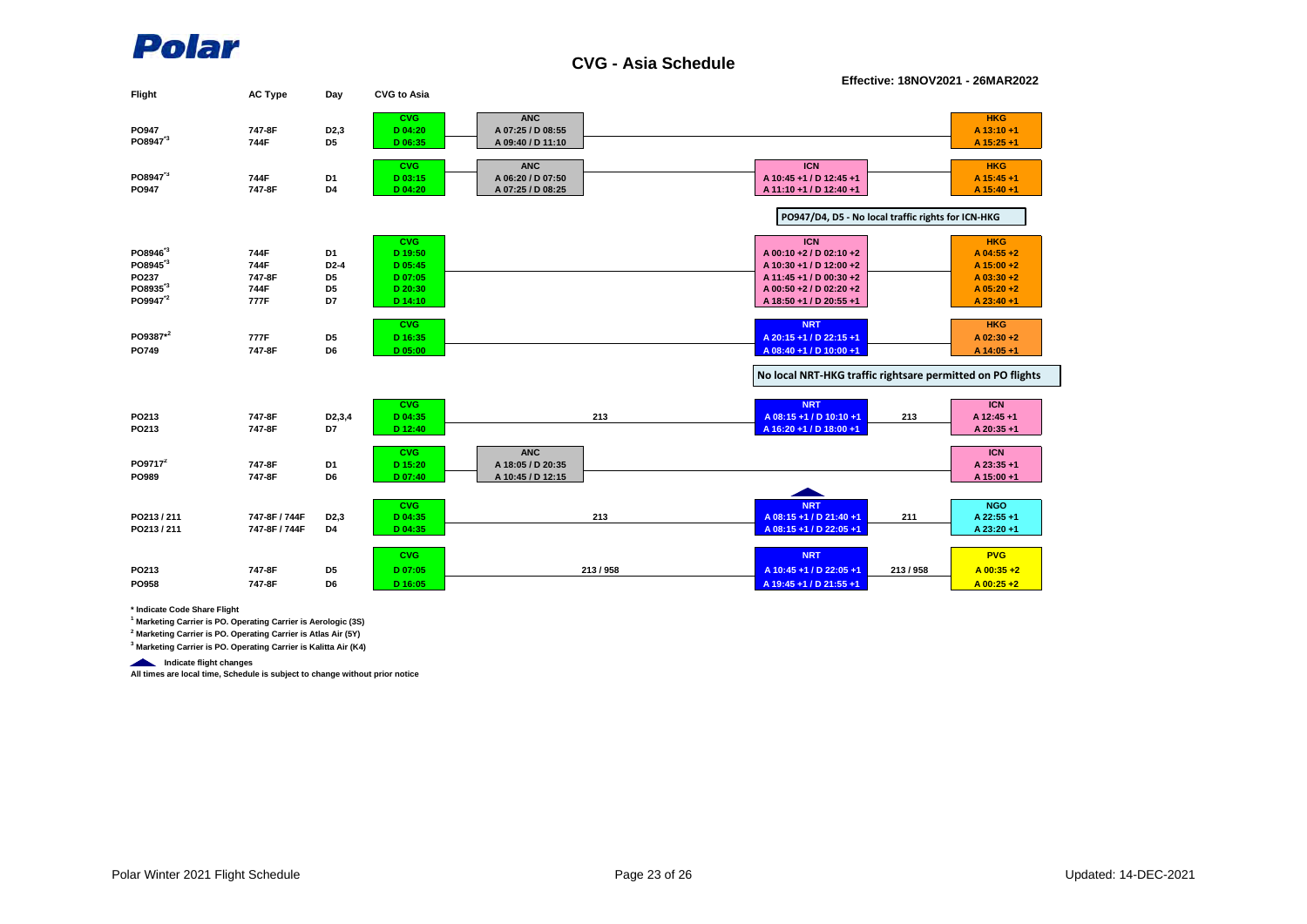

**Effective: 18NOV2021 - 26MAR2022**

| <b>FLIGHT</b> | <b>AC Type</b> | <b>DAY</b>          | <b>CVG to Asia</b> |                   |                         |     |                         |             |               |
|---------------|----------------|---------------------|--------------------|-------------------|-------------------------|-----|-------------------------|-------------|---------------|
|               |                |                     | <b>CVG</b>         | 235               | <b>NRT</b>              | 211 | <b>NGO</b>              | 211         | <b>PVG</b>    |
| PO235 / 211   | 744F           | D <sub>2</sub> ,4   | D 16:00            |                   | A 19:40 +1 / D 21:40 +1 |     | A 22:55 +1 / D 00:30 +2 |             | $A$ 02:25 +2  |
|               |                |                     | <b>CVG</b>         |                   | <b>NRT</b>              |     | <b>ICN</b>              |             | <b>PVG</b>    |
| PO213/997     | 747-8F         | D <sub>2</sub> ,3   | D 04:35            | 213               | A 08:15 +1 / D 10:10 +1 | 213 | A 12:45 +1 / D 15:05 +1 | 997         | A 16:20 +1    |
| PO213/997     | 747-8F         | D4                  | D 04:35            |                   | A 08:15 +1 / D 10:10 +1 |     | A 12:45 +1 / D 05:00 +2 |             | $A$ 06:15+2   |
| PO213/997     | 747-8F         | D7                  | D 12:40            |                   | A 16:20 +1 / D 18:00 +1 |     | A 20:35 +1 / D 15:05 +2 |             | $A 16:20 + 2$ |
|               |                |                     |                    |                   |                         |     |                         |             |               |
|               |                |                     | <b>CVG</b>         | <b>ANC</b><br>775 | <b>NRT</b><br>775       | 211 | <b>NGO</b>              | 211         | <b>PVG</b>    |
| PO775/211     | 744F           | D7                  | D 09:45            | A 12:50 / D 14:15 | A 15:40 +1 / D 21:40 +1 |     | A 22:55 +1 / D 00:30 +2 |             | $A$ 02:25 +2  |
|               |                |                     |                    |                   |                         |     |                         |             |               |
|               |                |                     | <b>CVG</b>         |                   |                         |     | <b>ICN</b>              |             | <b>SZX</b>    |
| PO9751*2      | 777F           | D <sub>2</sub> ,3,7 | D 14:50            |                   | 9751 / 9963             |     | A 19:30 +1 / D 21:45 +1 | 9751 / 9963 | $A$ 00:30 +2  |
| PO9963*2      | 777F           | D4                  | D 14:50            |                   |                         |     | A 19:30 +1 / D 21:45 +1 |             | A 00:30 +2    |
|               |                |                     |                    |                   |                         |     |                         |             |               |
|               |                |                     | <b>CVG</b>         |                   |                         |     | <b>NRT</b>              |             | <b>SZX</b>    |
| PO9385*2      | 777F           | D2-4                | D 16:35            |                   | 9385 / 9934             |     | A 20:15 +1 / D 22:15 +1 | 9385 / 9934 | $A$ 02:30 +2  |
| PO9934*2      | 777F           | D <sub>5</sub>      | D 14:20            |                   |                         |     | A 18:00 +1 / D 20:15 +1 |             | A 00:30 +2    |
|               |                |                     |                    |                   |                         |     |                         |             |               |
|               |                |                     | <b>CVG</b>         |                   | 775                     |     | <b>ANC</b>              | 775         | <b>NRT</b>    |
| <b>PO775</b>  | 744F           | D7                  | D 09:45            |                   |                         |     | A 12:50 / D 14:15       |             | A 15:40 +1    |

**\* Indicate Code Share Flight**

**1 Marketing Carrier is PO. Operating Carrier is Aerologic (3S)**

**2 Marketing Carrier is PO. Operating Carrier is Atlas Air (5Y)**

**3 Marketing Carrier is PO. Operating Carrier is Kalitta Air (K4)**

**Indicate flight changes** 

**All times are local time**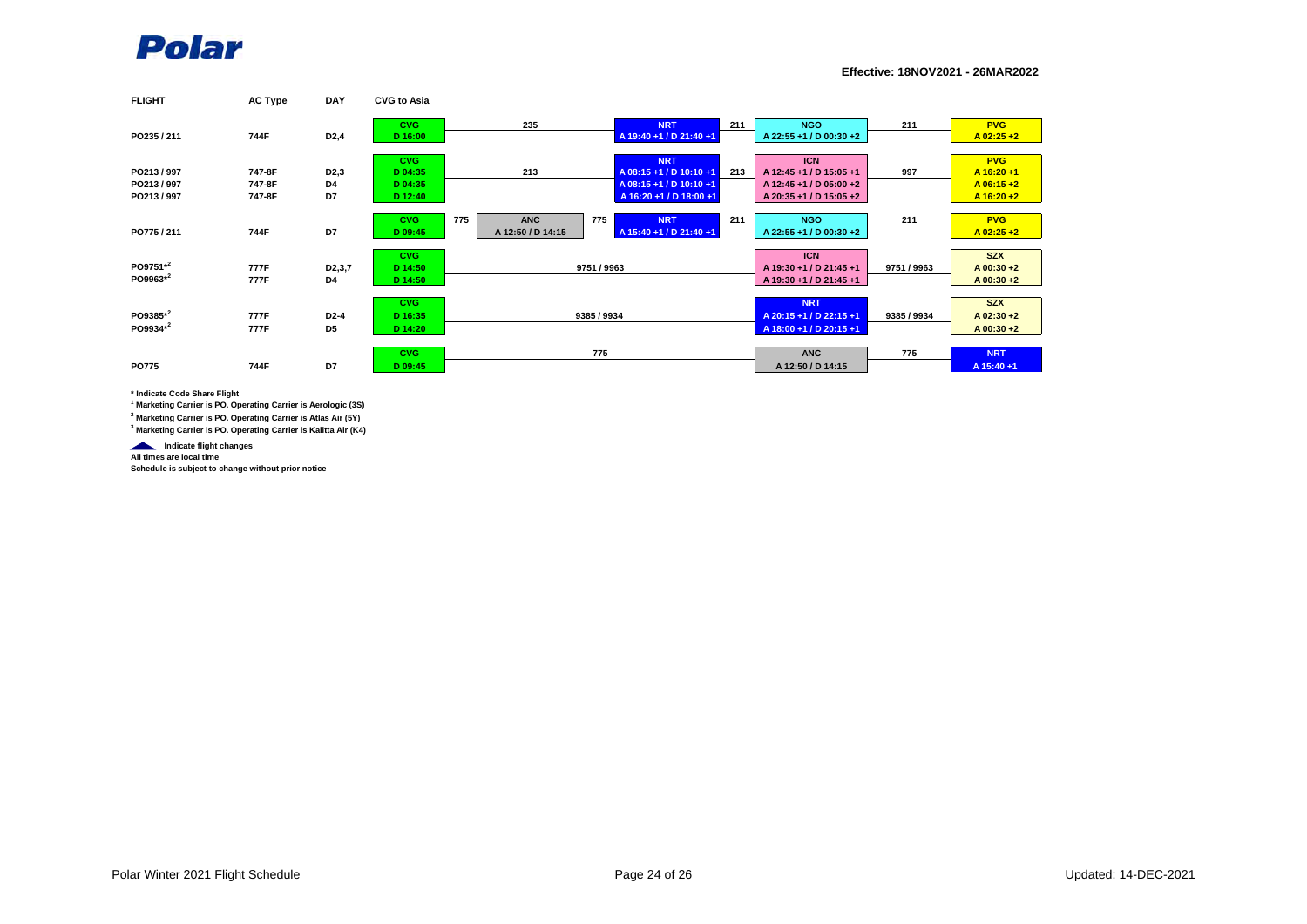#### **LAX - Asia Freighter Schedule**

**Effective: 18NOV2021 - 26MAR2022**

| <b>FLIGHT</b>      | <b>AC Type</b> | <b>DAY</b>        | <b>LAX to Asia</b>    |                   |                                       |     |                         |                   |                           |
|--------------------|----------------|-------------------|-----------------------|-------------------|---------------------------------------|-----|-------------------------|-------------------|---------------------------|
|                    |                |                   | <b>LAX</b>            | 233               | <b>NRT</b>                            | 211 | <b>NGO</b>              | 211               | <b>PVG</b>                |
| PO233 / 211        | 744F           | D <sub>3</sub>    | D 05:45               |                   | A 10:40 +1 / D 22:00 +1               |     | A 23:15 +1 / D 00:30 +2 |                   | $A$ 02:25 +2              |
|                    |                |                   |                       |                   |                                       |     |                         |                   |                           |
| PO233 / 991        | 744F           | D <sub>5</sub>    | <b>LAX</b><br>D 05:45 | 233               | <b>NRT</b><br>A 10:40 +1 / D 21:45 +1 |     | 991                     |                   | <b>PVG</b><br>$A$ 00:15+2 |
|                    |                |                   |                       |                   |                                       |     |                         |                   |                           |
|                    |                |                   | <b>LAX</b>            |                   |                                       |     |                         |                   | <b>ICN</b>                |
| PO9693             | 747-8F         | D1                | D 05:15               |                   |                                       |     |                         |                   | A 11:20 +1                |
| PO997              | 747-8F         | D <sub>1</sub> ,2 | D 21:45               |                   |                                       |     |                         |                   | A 03:50 +2                |
| PO927              | 747-8F         | D <sub>3</sub>    | D 21:45               |                   |                                       |     |                         |                   | A 03:50 +2                |
| PO997              | 747-8F         | D4                | D 21:40               |                   |                                       |     |                         |                   | A 03:45 +2                |
| PO9697             | 747-8F         | D7                | D 09:20               |                   |                                       |     |                         |                   | A 15:25 +1                |
|                    |                |                   |                       |                   |                                       |     |                         |                   |                           |
|                    |                |                   | <b>LAX</b>            |                   |                                       |     | <b>ICN</b>              |                   | <b>PVG</b>                |
| PO9693             | 747-8F         | D1                | D 05:15               |                   |                                       |     | A 11:20 +1 / D 15:05 +1 |                   | $A$ 16:20+1               |
| PO997              | 747-8F         | D <sub>1,2</sub>  | D 21:45               | 9693 / 997 / 9601 |                                       |     | A 03:50 +2 / D 15:05 +2 | 9693 / 997 / 9601 | $A$ 16:20+2               |
| PO997              | 747-8F         | D4                | D 21:40               |                   |                                       |     | A 03:45 +2 / D 05:00 +2 |                   | $A$ 06:15+2               |
| PO9697             | 747-8F         | D7                | D 09:20               |                   |                                       |     | A 15:25 +1 / D 16:50 +2 |                   | $A 18:05 + 2$             |
|                    |                |                   |                       |                   |                                       |     |                         |                   |                           |
|                    |                |                   | <b>LAX</b>            |                   |                                       |     | <b>ICN</b>              |                   | <b>NGO</b>                |
| PO9693 / 214       | 747-8F         | D1                | D 05:15               |                   |                                       |     | A 11:20 +1 / D 22:25 +1 |                   | A 00:15 +2                |
| PO997 / 214        | 747-8F         | D <sub>1</sub> ,2 | D 21:45               |                   |                                       |     | A 03:50 +2 / D 22:25 +2 |                   | A 00:15+2                 |
| PO927 / 214        | 747-8F         | D <sub>3</sub>    | D 21:45               |                   |                                       |     | A 03:50 +2 / D 00:05 +3 |                   | A 01:55 +3                |
| PO9697 / 214       | 747-8F         | D7                | D 09:20               |                   |                                       |     | A 15:25 +1 / D 22:25 +2 |                   | A 00:15+3                 |
|                    |                |                   |                       |                   |                                       |     |                         |                   |                           |
|                    |                |                   |                       |                   |                                       |     |                         |                   |                           |
| PO717 <sup>2</sup> |                |                   | <b>LAX</b>            | 717               |                                       |     | <b>ICN</b>              | 717               | <b>PVG</b>                |
|                    | 744F           | D3,5              | D 08:35               |                   |                                       |     | A 15:15 +1 / D 00:10 +2 |                   | $A$ 01:25 +2              |
|                    |                |                   | <b>LAX</b>            |                   | 717                                   |     |                         |                   | <b>ICN</b>                |
| PO717 <sup>2</sup> | 744F           | D7                | D 16:10               |                   |                                       |     |                         |                   | A 22:50 +1                |
|                    |                |                   |                       |                   |                                       |     |                         |                   |                           |
|                    |                |                   | <b>LAX</b>            | 9387              | <b>NRT</b>                            |     | 9387                    |                   | <b>HKG</b>                |
| PO9387*2           | 777F           | D6                | D 15:15               |                   | A 20:15 +1 / D 23:15 +1               |     |                         |                   | $A$ 03:30 +2              |

**\* Indicate Code Share Flight**

**1 Marketing Carrier is PO. Operating Carrier is Aerologic (3S)**

**2 Marketing Carrier is PO. Operating Carrier is Atlas Air (5Y)**

**3 Marketing Carrier is PO. Operating Carrier is Kalitta Air (K4)**

**Indicate flight changes All times are local time**